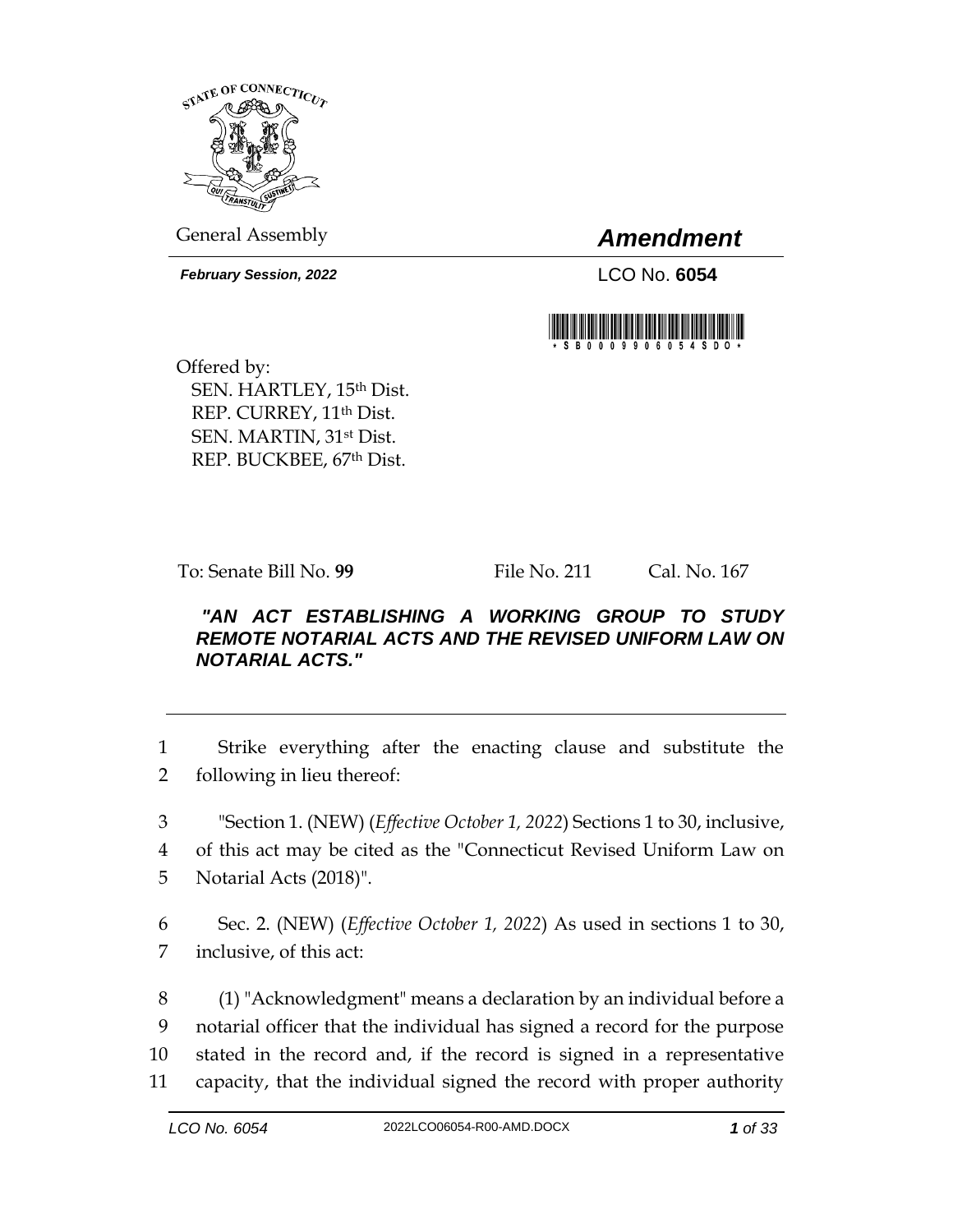| 12 | and signed it as the act of the individual or entity identified in the    |
|----|---------------------------------------------------------------------------|
| 13 | record.                                                                   |
| 14 | (2) "Electronic" means relating to technology having electrical, digital, |
| 15 | magnetic, wireless, optical, electromagnetic or similar capabilities.     |
| 16 | (3) "Electronic signature" means an electronic symbol, sound or           |
| 17 | process attached to or logically associated with a record and executed    |
| 18 | or adopted by an individual with the intent to sign the record.           |
| 19 | (4) "In a representative capacity" means acting as:                       |
| 20 | (A) An authorized officer, agent, partner, trustee or other               |
| 21 | representative for a person other than an individual;                     |
| 22 | (B) A public officer, personal representative, guardian or other          |
| 23 | representative, in the capacity stated in a record;                       |
| 24 | (C) An agent or attorney-in-fact for a principal; or                      |
| 25 | (D) An authorized representative of another in any other capacity.        |
| 26 | (5) "Notarial act" means an act, whether performed with respect to a      |
| 27 | tangible or electronic record, that a notarial officer may perform under  |
| 28 | a provision of the general statutes. "Notarial Act" includes taking an    |
| 29 | acknowledgment, administering an oath or affirmation, taking a            |
| 30 | verification on oath or affirmation, witnessing or attesting a signature, |
| 31 | certifying or attesting a copy and noting a protest of a negotiable       |
| 32 | instrument.                                                               |
| 33 | (6) "Notarial officer" means a notary public or other individual          |
| 34 | authorized to perform a notarial act.                                     |
| 35 | (7) "Notary public" means an individual appointed to perform a            |
| 36 | notarial act by the Secretary of the State.                               |
| 37 | (8) "Official stamp" means a physical image affixed to or embossed        |
| 38 | on a tangible record or an electronic image attached to or logically      |
| 39 | associated with an electronic record.                                     |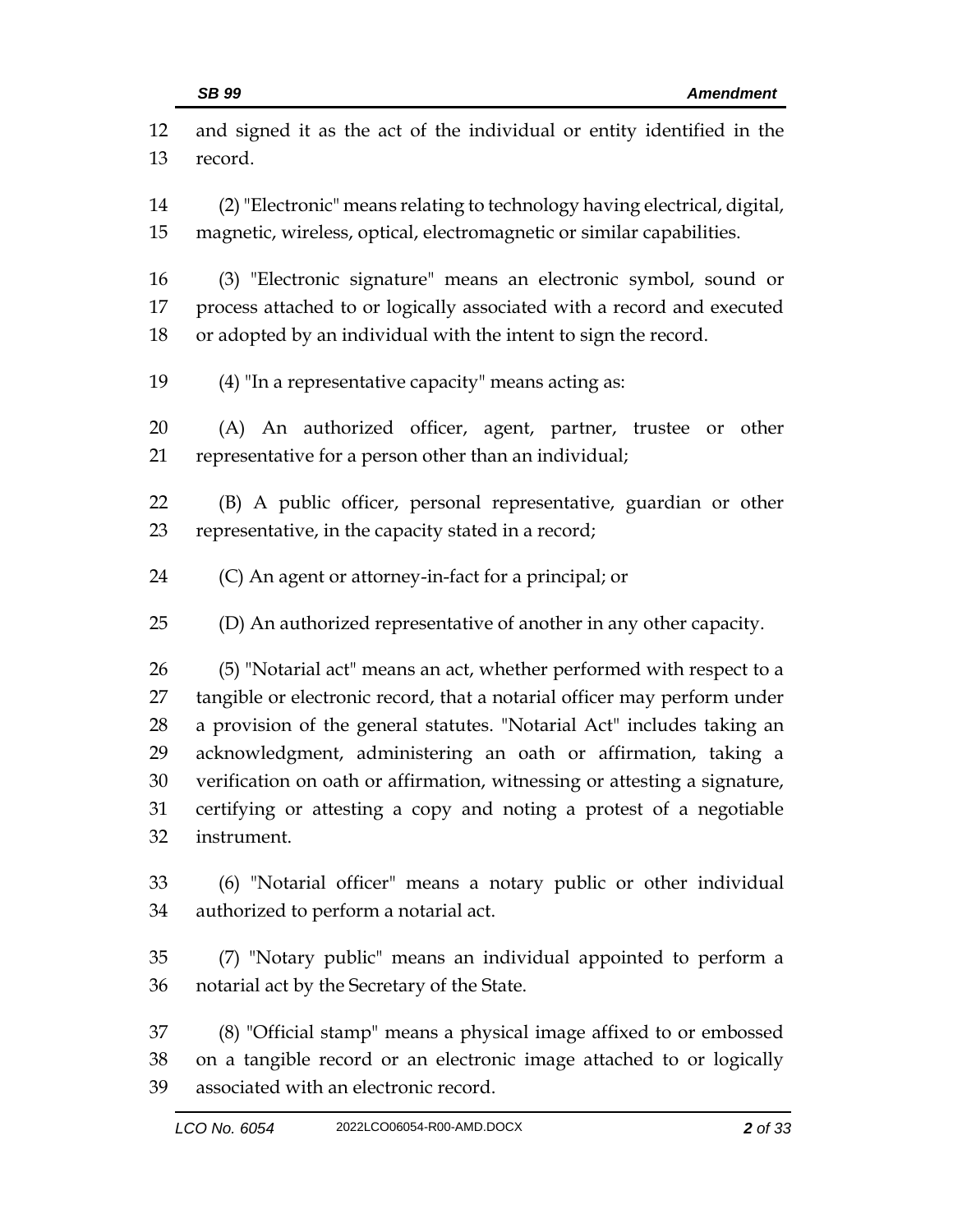| 40<br>41 | (9) "Person" means an individual, corporation, business trust,<br>statutory trust, estate, trust, partnership, limited liability company, |
|----------|-------------------------------------------------------------------------------------------------------------------------------------------|
| 42       | association, joint venture, public corporation, government or                                                                             |
| 43       | governmental subdivision, agency or instrumentality or any other legal                                                                    |
| 44       | or commercial entity.                                                                                                                     |
| 45       | (10) "Record" means information that is inscribed on a tangible                                                                           |
| 46       | medium or that is stored in an electronic or other medium and is                                                                          |
| 47       | retrievable in perceivable form.                                                                                                          |
| 48       | (11) "Sign" means, with present intent to authenticate or adopt a                                                                         |
| 49       | record:                                                                                                                                   |
| 50       | (A) To execute or adopt a tangible symbol; or                                                                                             |
| 51       | (B) To attach to or logically associate with the record an electronic                                                                     |
| 52       | symbol, sound or process.                                                                                                                 |
| 53       | (12) "Signature" means a tangible symbol or an electronic signature                                                                       |
| 54       | that evidences the signing of a record.                                                                                                   |
| 55       | (13) "Stamping device" means:                                                                                                             |
| 56       | (A) A physical device capable of affixing to or embossing on a                                                                            |
| 57       | tangible record an official stamp; or                                                                                                     |
| 58       | (B) An electronic device or process capable of attaching to or logically                                                                  |
| 59       | associating with an electronic record an official stamp.                                                                                  |
| 60       | (14) "State" means a state of the United States, the District of                                                                          |
| 61       | Columbia, Puerto Rico, the United States Virgin Islands or any territory                                                                  |
| 62       | or insular possession subject to the jurisdiction of the United States.                                                                   |
| 63       | (15) "Verification on oath or affirmation" means a declaration, made                                                                      |
| 64       | by an individual on oath or affirmation before a notarial officer, that a                                                                 |
| 65       | statement in a record is true.                                                                                                            |
| 66       | Sec. 3. (NEW) ( <i>Effective October 1, 2022</i> ) Sections 1 to 30, inclusive, of                                                        |
| 67       | this act shall apply to a notarial act performed on or after October 1,                                                                   |
|          |                                                                                                                                           |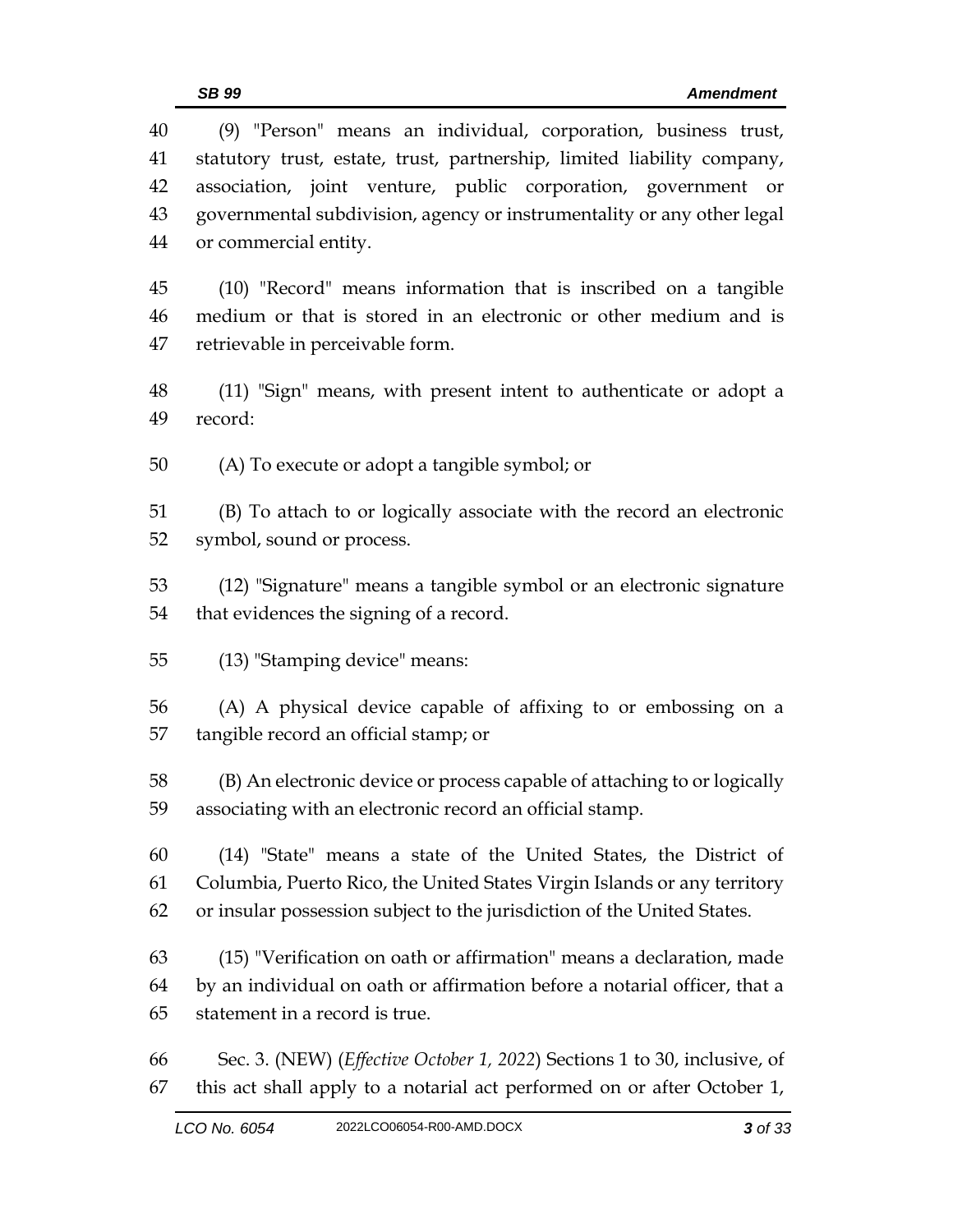| 68       | 2022.                                                                                                                                                      |
|----------|------------------------------------------------------------------------------------------------------------------------------------------------------------|
| 69<br>70 | Sec. 4. (NEW) ( <i>Effective October 1, 2022</i> ) (a) A notarial officer may<br>perform a notarial act authorized by sections 1 to 30, inclusive, of this |
| 71       | act or by any other provision of the general statutes.                                                                                                     |
| 72       | (b) A notarial officer shall not perform a notarial act with respect to a                                                                                  |
| 73       | record to which the officer or the officer's spouse is a party or in which                                                                                 |
| 74       | the officer or officer's spouse has a direct beneficial interest. A notarial                                                                               |
| 75       | act performed in violation of this subsection is voidable.                                                                                                 |
| 76       | (c) A notarial officer may certify that a tangible copy of an electronic                                                                                   |
| 77       | record is an accurate copy of the electronic record.                                                                                                       |
| 78       | Sec. 5. (NEW) ( <i>Effective October 1, 2022</i> ) (a) A notarial officer who                                                                              |
| 79       | takes an acknowledgment of a record shall determine, from personal                                                                                         |
| 80       | knowledge or satisfactory evidence of the identity of the individual, that                                                                                 |
| 81       | individual appearing before the officer and making the<br>the                                                                                              |
| 82       | acknowledgment has the identity claimed and that the signature on the                                                                                      |
| 83       | record is the signature of the individual.                                                                                                                 |
| 84       | (b) A notarial officer who takes a verification of a statement on oath                                                                                     |
| 85       | or affirmation shall determine, from personal knowledge or satisfactory                                                                                    |
| 86       | evidence of the identity of the individual, that the individual appearing                                                                                  |
| 87       | before the officer and making the verification has the identity claimed                                                                                    |
| 88       | and that the signature on the statement verified is the signature of the                                                                                   |
| 89       | individual.                                                                                                                                                |
| 90       | (c) A notarial officer who witnesses or attests to a signature shall                                                                                       |
| 91       | determine, from personal knowledge or satisfactory evidence of the                                                                                         |
| 92       | identity of the individual, that the individual appearing before the                                                                                       |
| 93       | officer and signing the record has the identity claimed.                                                                                                   |
| 94       | (d) A notarial officer who certifies or attests a copy of a record or an                                                                                   |
| 95       | item that was copied shall determine that the copy is a full, true and                                                                                     |
| 96       | accurate transcription or reproduction of the record or item.                                                                                              |
| 97       | (e) A notarial officer who makes or notes a protest of a negotiable                                                                                        |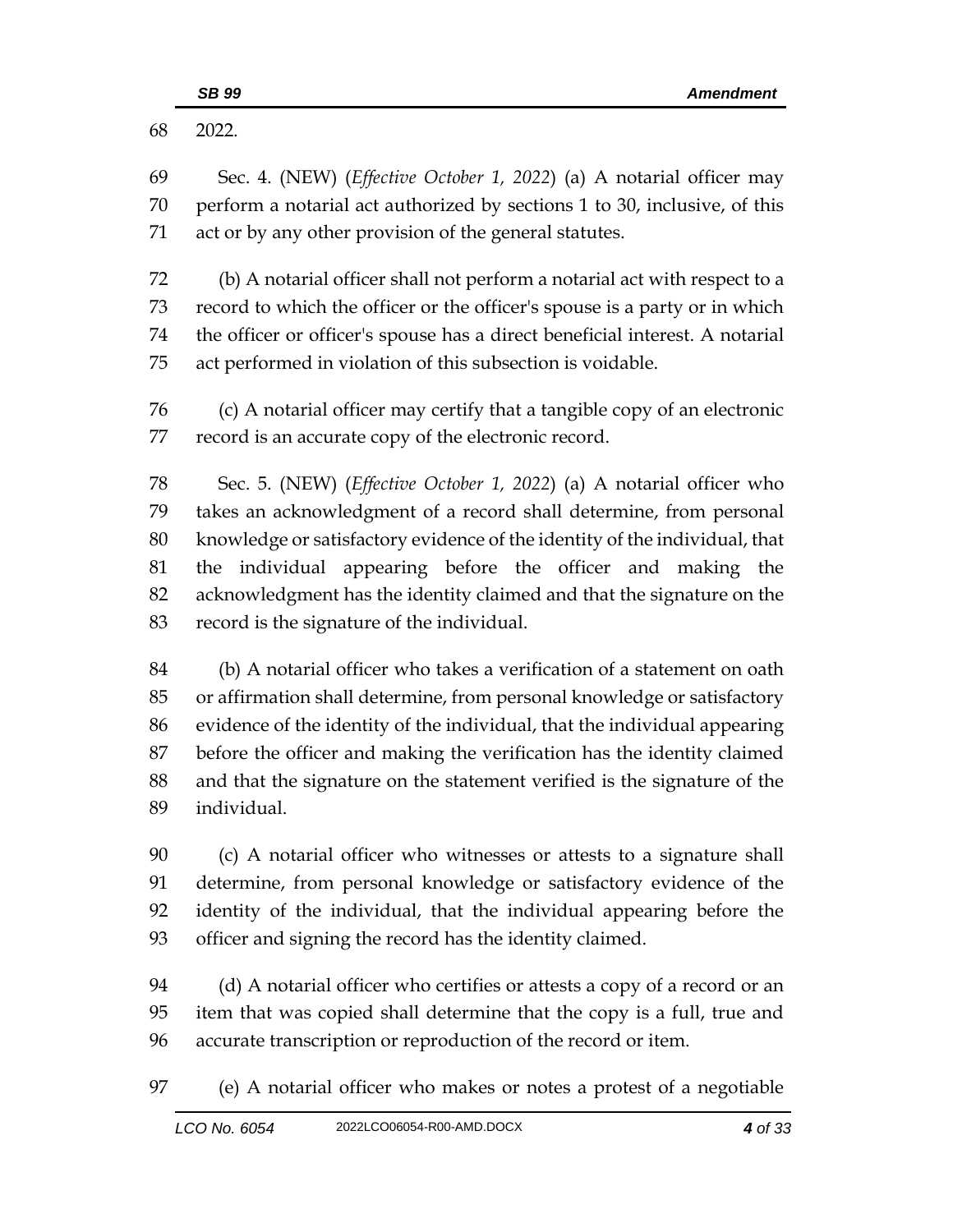| 98  | instrument shall determine the matters set forth in subsection (b) of            |
|-----|----------------------------------------------------------------------------------|
| 99  | section 42a-3-505 of the general statutes.                                       |
| 100 | Sec. 6. (NEW) ( <i>Effective October 1, 2022</i> ) Except as provided in section |
| 101 | 15 of this act, if a notarial act relates to a statement made in or a signature  |
| 102 | executed on a record, the individual making the statement or executing           |
| 103 | the signature shall appear personally before the notarial officer.               |
| 104 | Sec. 7. (NEW) ( <i>Effective October 1, 2022</i> ) (a) A notarial officer has    |
| 105 | personal knowledge of the identity of an individual appearing before             |
| 106 | the officer if the individual is personally known to the officer through         |
| 107 | dealings sufficient to provide reasonable certainty that the individual          |
| 108 | has the identity claimed.                                                        |
| 109 | (b) A notarial officer has satisfactory evidence of the identity of an           |
| 110 | individual appearing before the officer if the officer can identify the          |
| 111 | individual:                                                                      |
| 112 | (1) By means of: (A) A passport, driver's license or government-                 |
| 113 | issued nondriver identification card that is current or expired not more         |
| 114 | than six months before the date of the notarial officer's performance of         |
| 115 | the notarial act; or                                                             |
| 116 | (B) Another form of government identification issued to an                       |
| 117 | individual that is current or expired not more than six months before            |
| 118 | performance of the notarial act, contains the signature or a photograph          |
| 119 | of the individual and is satisfactory to the officer; or                         |
| 120 | (2) By a verification on oath or affirmation of a credible witness               |
| 121 | personally appearing before the notarial officer and known to such               |
| 122 | officer or whom such officer can identify on the basis of a passport,            |
| 123 | driver's license or government-issued nondriver identification card that         |
| 124 | is current or expired not more than six months before performance of             |
| 125 | the notarial act.                                                                |
|     |                                                                                  |

 (c) A notarial officer may require an individual to provide additional information or identification credentials necessary to assure the officer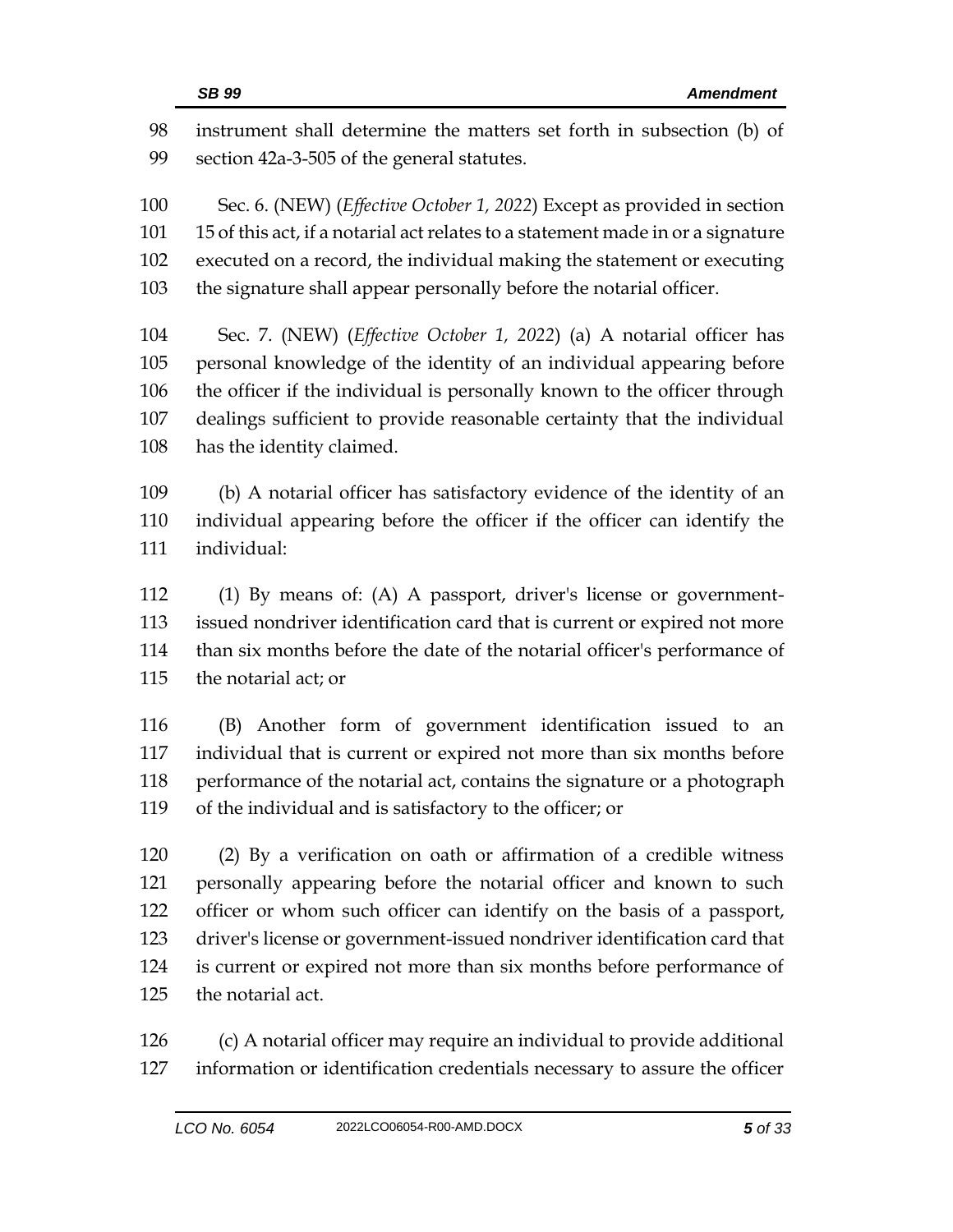| 128        | of the identity of the individual.                                                                                                                      |
|------------|---------------------------------------------------------------------------------------------------------------------------------------------------------|
| 129<br>130 | Sec. 8. (NEW) ( <i>Effective October 1, 2022</i> ) (a) A notarial officer may<br>refuse to perform a notarial act if the officer is not satisfied that: |
|            |                                                                                                                                                         |
| 131        | (1) The individual executing the record is competent or has the                                                                                         |
| 132        | capacity to execute the record; or                                                                                                                      |
| 133        | (2) The individual's signature is knowingly and voluntarily made.                                                                                       |
| 134        | (b) A notarial officer may refuse to perform a notarial act unless                                                                                      |
| 135        | refusal is prohibited by any other provision of the general statutes.                                                                                   |
| 136        | Sec. 9. (NEW) ( <i>Effective October 1, 2022</i> ) If an individual is physically                                                                       |
| 137        | unable to sign a record, the individual may direct an individual other                                                                                  |
| 138        | than the notarial officer to sign the individual's name on the record. The                                                                              |
| 139        | notarial officer shall insert the phrase "Signature affixed by (name of                                                                                 |
| 140        | other individual) at the direction of (name of individual)" or words of                                                                                 |
| 141        | similar import.                                                                                                                                         |
| 142        | Sec. 10. (NEW) ( <i>Effective October 1, 2022</i> ) (a) A notarial act may be                                                                           |
| 143        | performed in this state by:                                                                                                                             |
| 144        | $(1)$ A notary public of this state;                                                                                                                    |
| 145        | (2) A judge, clerk or deputy clerk of the Superior Court or a Probate                                                                                   |
| 146        | Court of this state or a family support magistrate;                                                                                                     |
| 147        | (3) An individual licensed to practice law in this state;                                                                                               |
| 148        | (4) A town clerk;                                                                                                                                       |
| 149        | (5) A justice of the peace; or                                                                                                                          |
| 150        | (6) Any other individual authorized to perform the specific act by the                                                                                  |
| 151        | law of this state.                                                                                                                                      |
| 152        | (b) The signature and title of an individual performing a notarial act                                                                                  |
| 153        | in this state are prima facie evidence that the signature is genuine and                                                                                |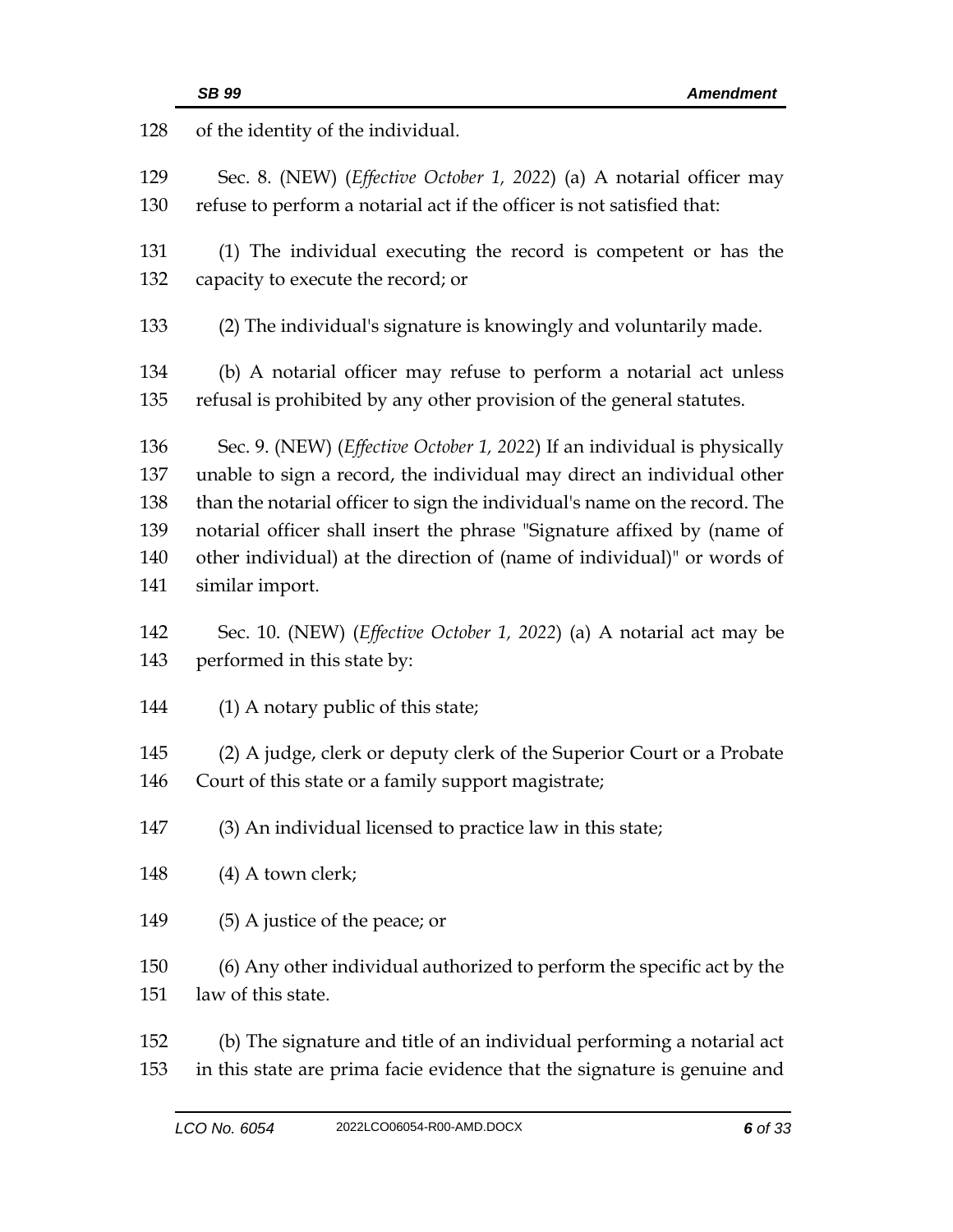that the individual holds the designated title.

 (c) The signature and title of a notarial officer described in subdivisions (1), (2) and (3) of subsection (a) of this section conclusively establish the authority of the officer to perform the notarial act.

 Sec. 11. (NEW) (*Effective October 1, 2022*) (a) A notarial act performed in another state has the same effect under the law of this state as if performed by a notarial officer of this state, if the act performed in that state is performed by:

162 (1) A notary public of that state;

(2) A judge, clerk or deputy clerk of a court of that state; or

 (3) Any other individual authorized by the law of that state to perform the notarial act.

 (b) The signature and title of an individual performing a notarial act in another state are prima facie evidence that the signature is genuine and that the individual holds the designated title.

 (c) The signature and title of a notarial officer described in subdivision (1) or (2) of subsection (a) of this section conclusively establish the authority of the officer to perform the notarial act.

 Sec. 12. (NEW) (*Effective October 1, 2022*) (a) A notarial act performed under the authority and in the jurisdiction of a federally recognized Indian tribe has the same effect as if performed by a notarial officer of this state if the act performed in the jurisdiction of the tribe is performed by:

177 (1) A notary public of the tribe;

(2) A judge, clerk or deputy clerk of a court of the tribe; or

 (3) Any other individual authorized by the law of the tribe to perform the notarial act.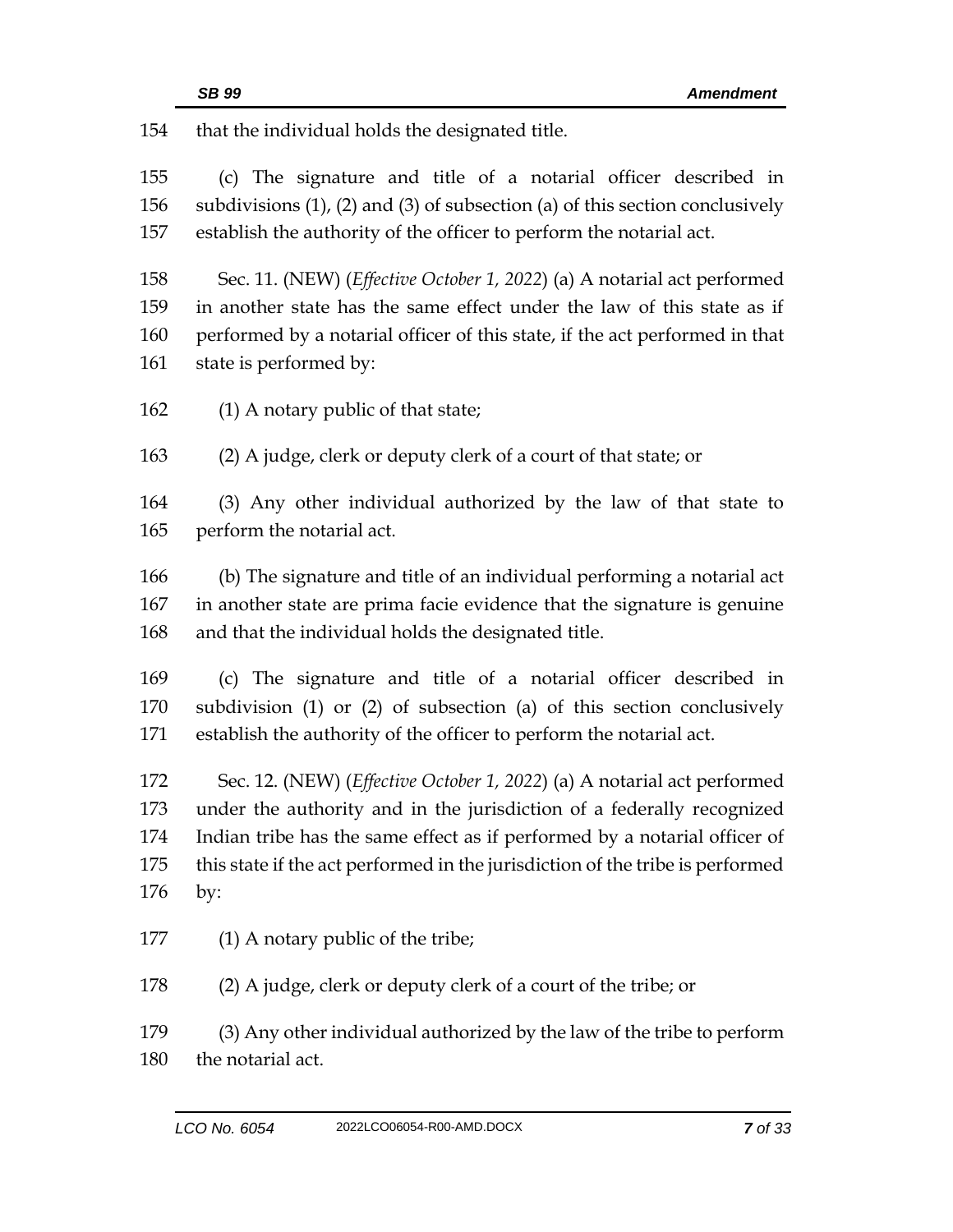| 181 | (b) The signature and title of an individual performing a notarial act           |
|-----|----------------------------------------------------------------------------------|
| 182 | under the authority of and in the jurisdiction of a federally recognized         |
| 183 | Indian tribe are prima facie evidence that the signature is genuine and          |
| 184 | that the individual holds the designated title.                                  |
| 185 | (c) The signature and title of a notarial officer described in                   |
| 186 | subdivision (1) or (2) of subsection (a) of this section conclusively            |
| 187 | establish the authority of the officer to perform the notarial act.              |
| 188 | Sec. 13. (NEW) ( <i>Effective October 1, 2022</i> ) (a) A notarial act performed |
| 189 | under federal law has the same effect under the law of this state as if          |
| 190 | performed by a notarial officer of this state if the act performed under         |
| 191 | federal law is performed by:                                                     |
| 192 | (1) A judge, clerk or deputy clerk of a court;                                   |
| 193 | (2) An individual in military service or performing duties under the             |
| 194 | authority of military service who is authorized to perform notarial acts         |
| 195 | under federal law;                                                               |
| 196 | (3) An individual designated a notarizing officer by the United States           |
| 197 | Department of State for performing notarial acts overseas; or                    |
| 198 | (4) Any other individual authorized by federal law to perform the                |
| 199 | notarial act.                                                                    |
| 200 | (b) The signature and title of an individual acting under federal                |
| 201 | authority and performing a notarial act are prima facie evidence that the        |
| 202 | signature is genuine and that the individual holds the designated title.         |
| 203 | (c) The signature and title of an officer described in subdivision (1),          |
| 204 | $(2)$ or $(3)$ of subsection $(a)$ of this section conclusively establish the    |
| 205 | authority of the officer to perform the notarial act.                            |
| 206 | Sec. 14. (NEW) (Effective October 1, 2022) (a) As used in this section,          |
| 207 | "foreign state" means a government other than the United States, a state         |
| 208 | or a federally recognized Indian tribe.                                          |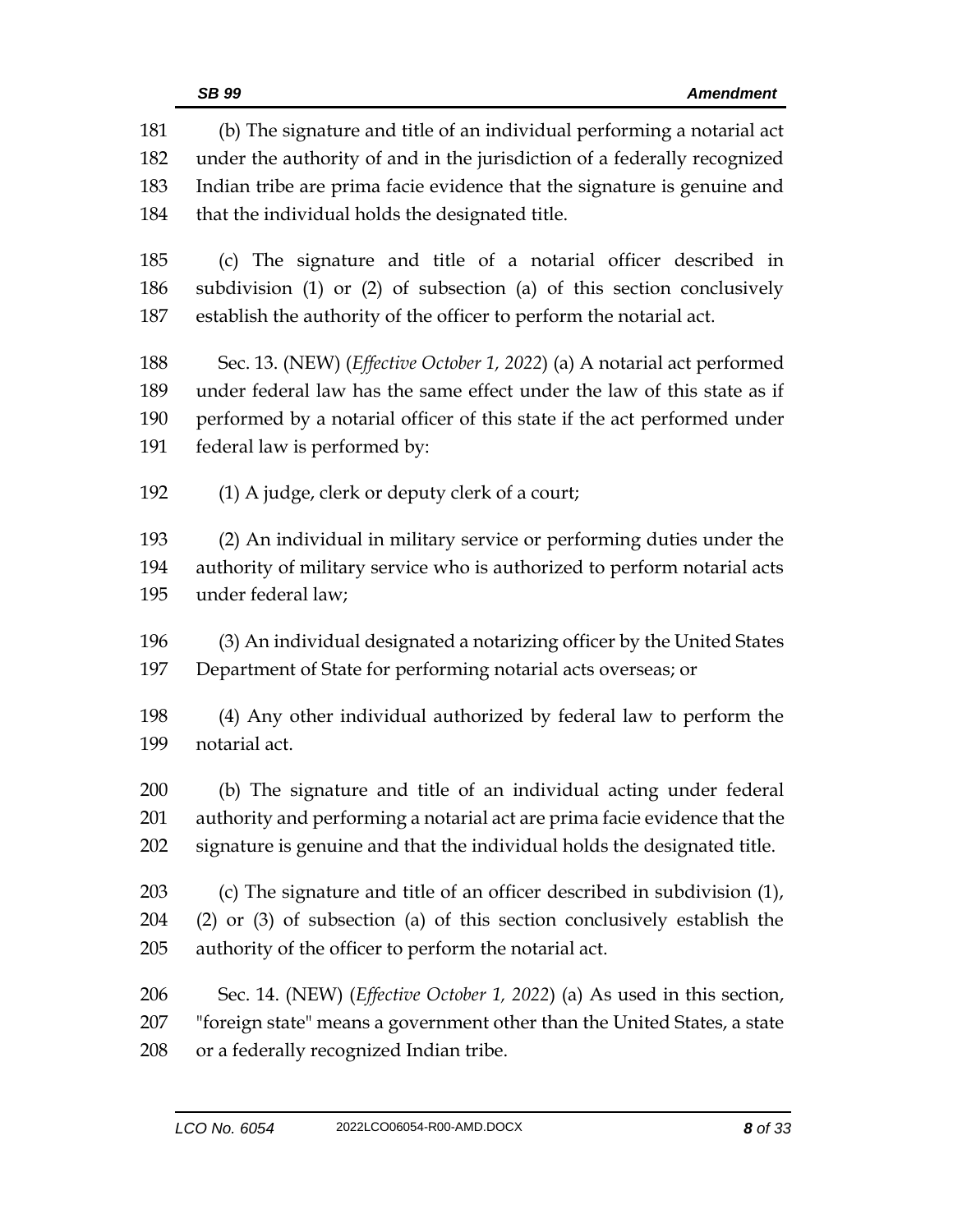| 209 | (b) If a notarial act is performed under authority and in the                    |
|-----|----------------------------------------------------------------------------------|
| 210 | jurisdiction of a foreign state or constituent unit of the foreign state or is   |
| 211 | performed under the authority of a multinational or international                |
| 212 | governmental organization, the act has the same effect under the law of          |
| 213 | this state as if performed by a notarial officer of this state.                  |
| 214 | (c) If the title of office and indication of authority to perform notarial       |
| 215 | acts in a foreign state appears in a digest of foreign law or in a list          |
| 216 | customarily used as a source for that information, the authority of an           |
| 217 | officer with that title to perform notarial acts is conclusively established.    |
| 218 | (d) The signature and official stamp of an individual holding an office          |
| 219 | described in subsection (c) of this section are prima facie evidence that        |
| 220 | the signature is genuine and the individual holds the designated title.          |
| 221 | (e) An apostille in the form prescribed by the Hague Convention of               |
| 222 | October 5, 1961, and issued by a foreign state party to the Convention           |
| 223 | conclusively establishes that the signature of the notarial officer is           |
| 224 | genuine and that the officer holds the indicated office.                         |
| 225 | (f) A consular authentication issued by an individual designated by              |
| 226 | the United States Department of State as a notarizing officer for                |
| 227 | performing notarial acts overseas and attached to the record with                |
| 228 | respect to which the notarial act is performed conclusively establishes          |
| 229 | that the signature of the notarial officer is genuine and that the officer       |
| 230 | holds the indicated office.                                                      |
| 231 | Sec. 15. (NEW) ( <i>Effective October 1, 2022</i> ) (a) As used in this section: |
| 232 | (1) "Communication technology" means an electronic device or                     |
| 233 | process that:                                                                    |
| 234 | (A) Allows a notary public and a remotely located individual to                  |
| 235 | communicate with each other simultaneously by sight and sound; and               |
| 236 | (B) When necessary and consistent with other applicable law,                     |
| 237 | facilitates communication with a remotely located individual who has a           |
| 238 | vision, hearing or speech impairment.                                            |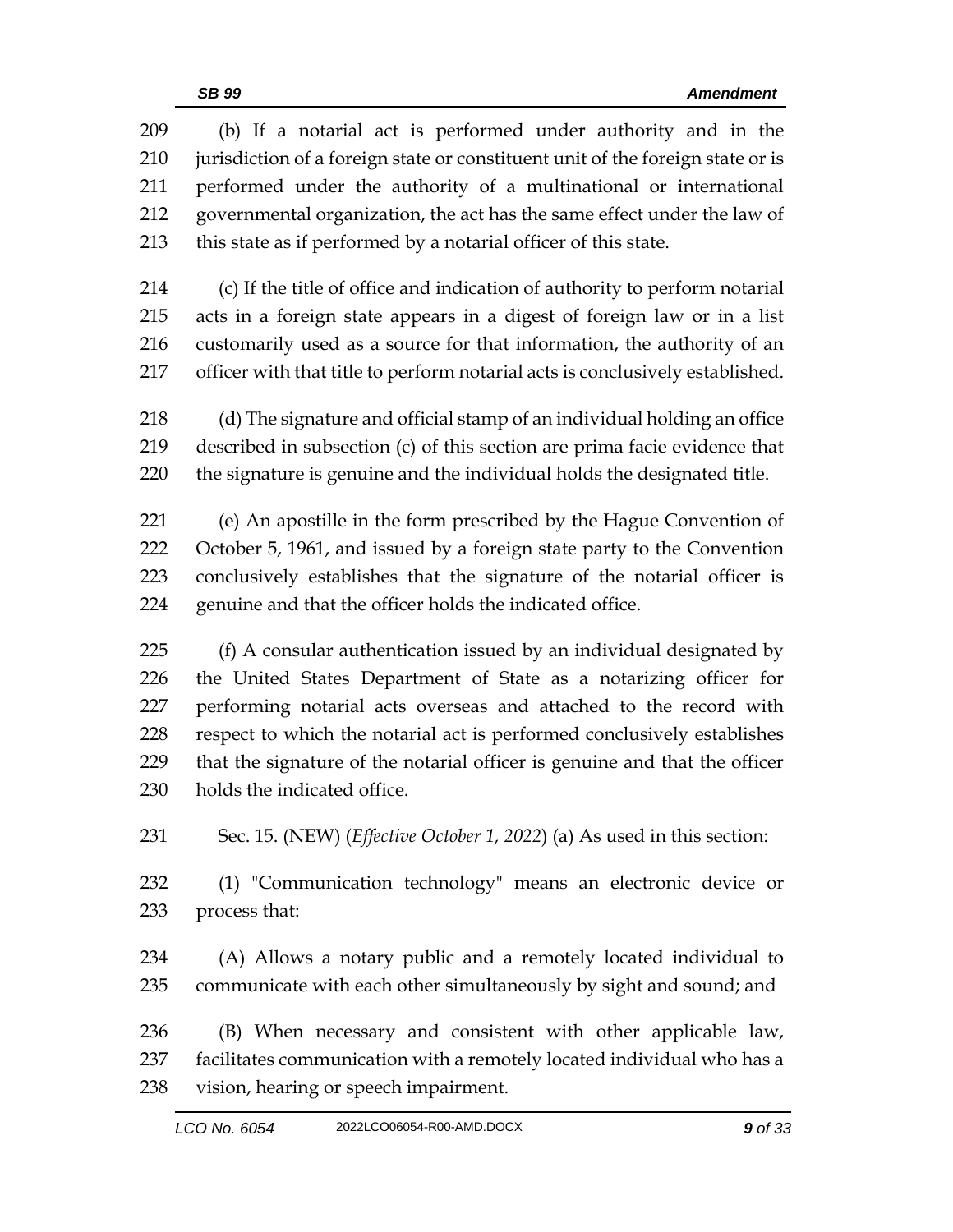|     | SB 99<br><b>Amendment</b>                                                  |
|-----|----------------------------------------------------------------------------|
| 239 | (2) "Foreign state" means a jurisdiction other than the United States,     |
| 240 | a state or a federally recognized Indian tribe.                            |
| 241 | (3) "Identity proofing" means a process or service by which a third        |
| 242 | person provides a notary public with a means to verify the identity of a   |
| 243 | remotely located individual by a review of personal information from       |
| 244 | public or private data sources.                                            |
| 245 | (4) "Outside the United States" means a location outside the               |
| 246 | geographic boundaries of the United States, Puerto Rico, the United        |
| 247 | States Virgin Islands and any territory, insular possession or other       |
| 248 | location subject to the jurisdiction of the United States.                 |
| 249 | (5) "Remotely located individual" means an individual who is not in        |
| 250 | the physical presence of the notary public who performs a notarial act     |
| 251 | under subsection (c) of this section.                                      |
| 252 | (b) A remotely located individual may comply with section 6 of this        |
| 253 | act by using communication technology to appear before a notarial          |
| 254 | officer.                                                                   |
| 255 | (c) A notarial officer located in this state may perform a notarial act    |
| 256 | using communication technology for a remotely located individual if:       |
| 257 | (1) The notarial officer:                                                  |
| 258 | (A) Has personal knowledge under subsection (a) of section 7 of this       |
| 259 | act of the identity of the individual;                                     |
| 260 | (B) Has obtained satisfactory evidence of the identity of the remotely     |
| 261 | located individual by oath or affirmation from a credible witness          |
| 262 | appearing before the notarial officer under subsection (b) of section 7 of |
| 263 | this act or this section; or                                               |
| 264 | (C) Has obtained satisfactory evidence of the identity of the remotely     |
| 265 | located individual by using at least two different types of identity       |
| 266 | proofing;                                                                  |
|     |                                                                            |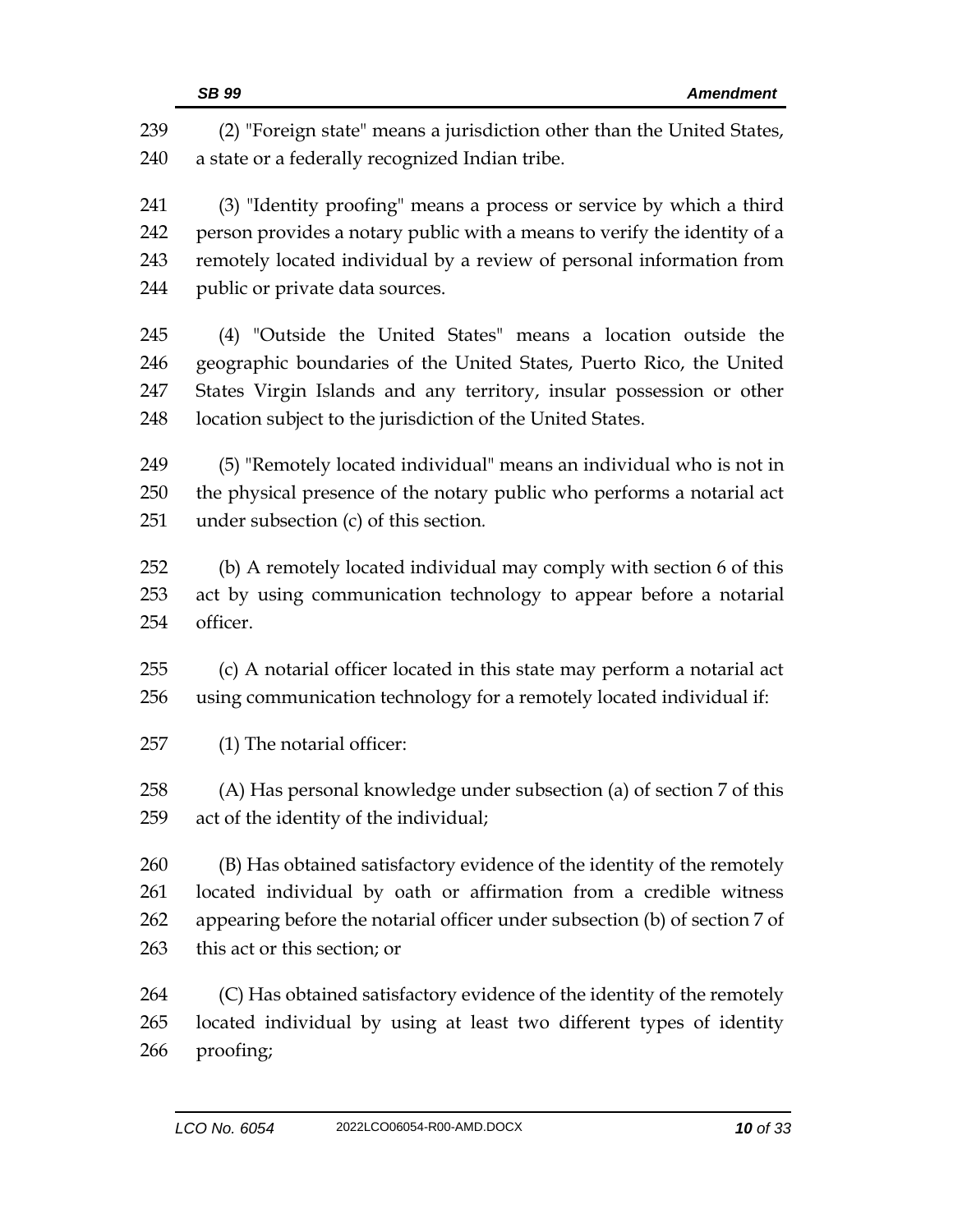|            | SB 99<br><b>Amendment</b>                                                                                                                       |
|------------|-------------------------------------------------------------------------------------------------------------------------------------------------|
| 267<br>268 | (2) The notarial officer confirms that a record before the notarial<br>officer is the same record that the remotely located individual executes |
| 269        | remotely before the notarial officer by communication technology;                                                                               |
| 270        | (3) The notarial officer, or a person acting on behalf of the notarial                                                                          |
| 271<br>272 | officer, creates an audio-visual recording of the performance of the<br>notarial act; and                                                       |
| 273<br>274 | (4) For a remotely located individual located outside the United<br>States:                                                                     |
| 275        | (A) The record:                                                                                                                                 |
| 276        | (i) Is to be filed with or relates to a matter before a public official or                                                                      |
| 277<br>278 | court, governmental entity or other entity subject to the jurisdiction of<br>the United States; or                                              |
| 279        | (ii) Involves property located in the territorial jurisdiction of the                                                                           |
| 280<br>281 | United States or involves a transaction substantially connected with the<br>United States; and                                                  |
| 282        | (B) The act of making the statement or signing the record is not                                                                                |
| 283<br>284 | prohibited by the foreign state in which the remotely located individual<br>is located.                                                         |
| 285        | (d) If a notarial act is performed under this section, the certificate of                                                                       |
| 286        | notarial act required by section 16 of this act and the short-form                                                                              |
| 287<br>288 | certificate provided in section 17 of this act shall indicate that the<br>notarial act was performed using communication technology.            |
| 289        | (e) A short-form certificate provided in section 17 of this act for a                                                                           |
| 290        | notarial act subject to this section is sufficient if it:                                                                                       |
| 291        | (1) Complies with regulations adopted under subdivision (1) of                                                                                  |
| 292        | subsection (h) of this section; or                                                                                                              |
| 293        | (2) Is in the form provided in section 17 of this act and contains a                                                                            |
| 294        | statement substantially as follows: "This notarial act involved the use of                                                                      |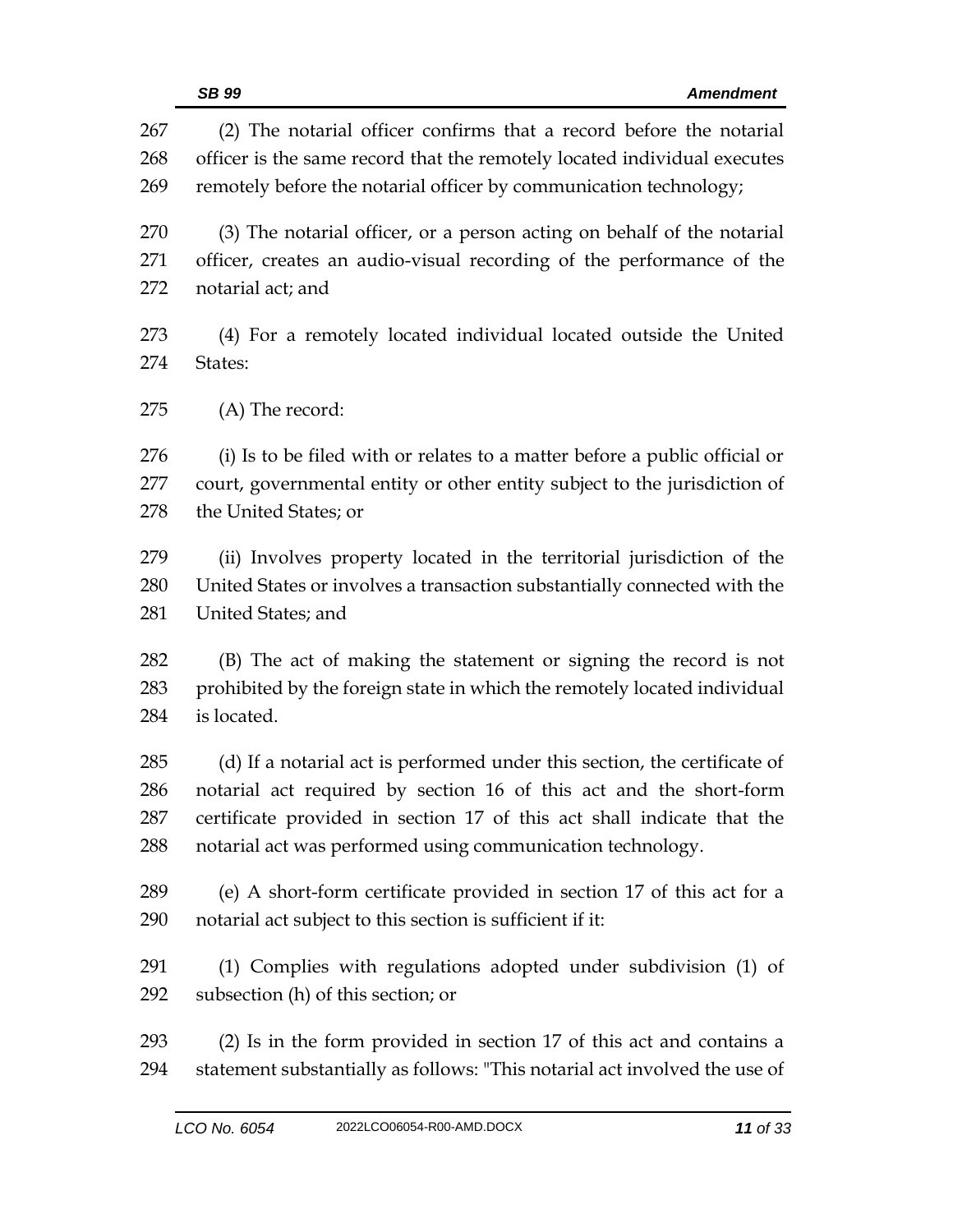## communication technology."

 (f) A notarial officer, guardian, conservator or agent of a notarial officer or personal representative of a deceased notarial officer shall retain the audio-visual recording created under subdivision (3) of subsection (c) of this section or cause the recording to be retained by a repository designated by or on behalf of the person required to retain the recording. Unless a different period is required by regulation adopted under subdivision (4) of subsection (h) of this section, the recording shall be retained for a period of at least ten years after the recording is made.

 (g) Before a notary public performs the notary public's initial notarial act under this section, the notary public shall notify the Secretary of the State that the notary public will be performing notarial acts with respect to remotely located individuals and identify the technologies the notary public intends to use. A notary public or notarial officer shall not perform a notarial act with respect to a remotely located individual using any technology that has not been approved by the Secretary of the State pursuant to subsection (h) of this section and any applicable regulations. Use of unapproved technology by a notary public shall be grounds to deny, refuse to renew, suspend or impose a condition on a notarial officer's commission in accordance with section 23 of this act. Use of unapproved technology by a notarial officer other than a notary public may constitute grounds for discipline of such notarial officer by the applicable body having jurisdiction over such notarial officer.

 (h) The Secretary of the State shall adopt regulations, in accordance with chapter 54 of the general statutes, regarding performance of a notarial act under this section. The regulations shall:

 (1) Prescribe the means of performing a notarial act involving a remotely located individual using communication technology;

 (2) Establish standards for communication technology and identity proofing;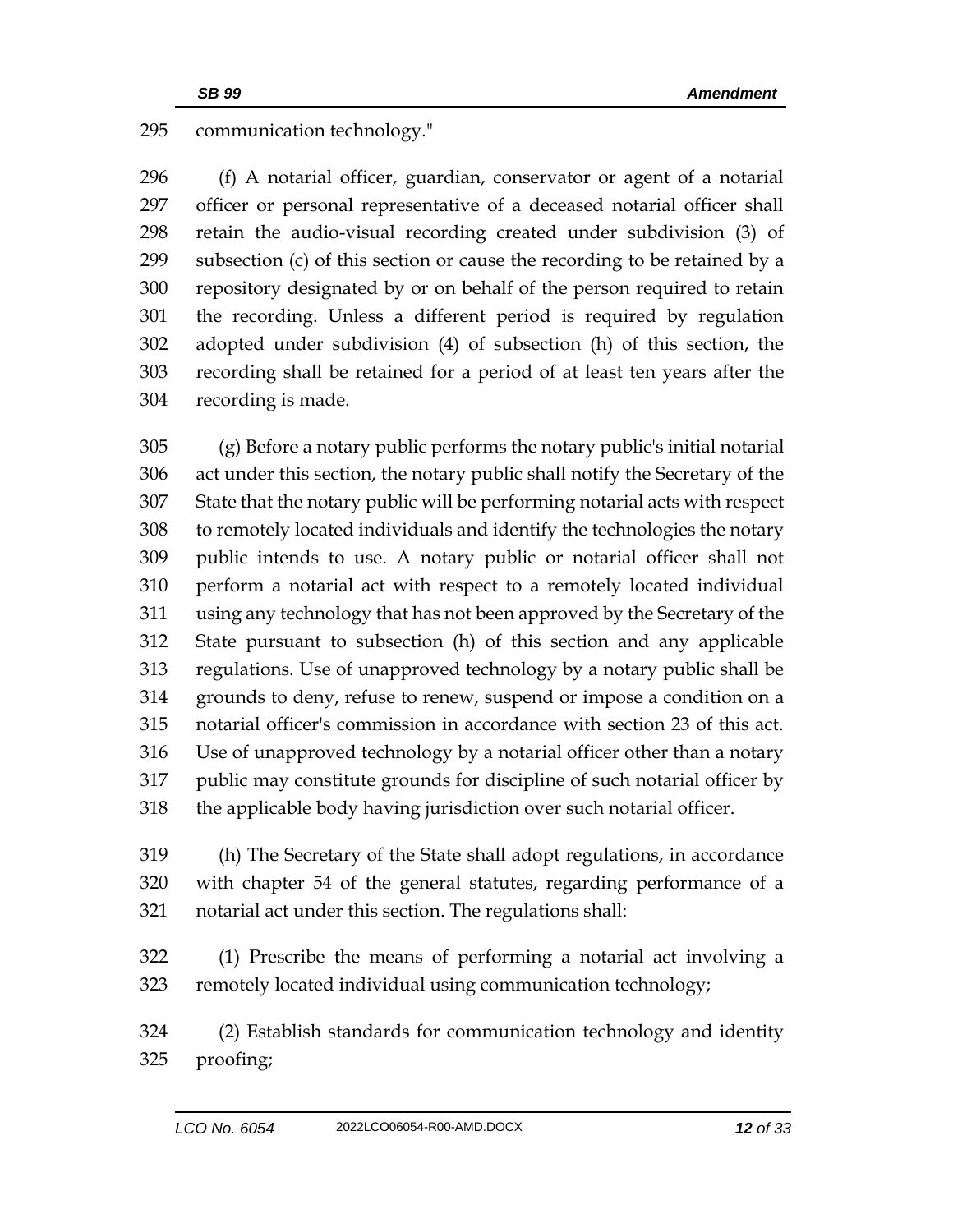|            | <b>SB 99</b><br><b>Amendment</b>                                                                                                       |
|------------|----------------------------------------------------------------------------------------------------------------------------------------|
| 326<br>327 | (3) Establish requirements or procedures to approve providers of<br>communication technology and the process of identity proofing; and |
| 328        | (4) Establish standards and a period for the retention of an audio-                                                                    |
| 329        | visual recording created under subdivision (3) of subsection (c) of this                                                               |
| 330        | section.                                                                                                                               |
| 331        | (i) Before adopting, amending or repealing a regulation governing                                                                      |
| 332        | performance of a notarial act with respect to a remotely located                                                                       |
| 333        | individual pursuant to subsection (h) of this section, the Secretary of the                                                            |
| 334        | State shall consider:                                                                                                                  |
| 335        | (1) The most recent standards regarding the performance of a notarial                                                                  |
| 336        | act with respect to a remotely located individual promulgated by                                                                       |
| 337        | national standard-setting organizations and the recommendations of                                                                     |
| 338        | the National Association of Secretaries of State;                                                                                      |
| 339        | (2) Standards, practices and customs of other jurisdictions that have                                                                  |
| 340        | laws substantially similar to this section; and                                                                                        |
| 341        | (3) The views of governmental officials and entities and other                                                                         |
| 342        | interested persons.                                                                                                                    |
| 343        | (j) A notarial officer shall not perform a notarial act using                                                                          |
| 344        | communication technology for a remotely located individual if such                                                                     |
| 345        | notarial act is (1) performed in connection with the (A) making and                                                                    |
| 346        | execution of a will, codicil or trust, (B) execution of health care                                                                    |
| 347        | instructions pursuant to section 19a-575a of the general statutes, (C)                                                                 |
| 348        | designation of a standby guardian pursuant to section 45a-624 of the                                                                   |
| 349        | general statutes, (D) designation of a person for decision-making and                                                                  |
| 350        | certain rights and obligations pursuant to section 1-56r of the general                                                                |
| 351        | statutes, (E) execution of a living will, as defined in section 19a-570 of                                                             |
| 352        | the general statutes, or (F) the appointment of an agent under power of                                                                |
| 353        | attorney, as defined in section 45a-334c of the general statutes, unless                                                               |
| 354        | such power of attorney is limited in duration to a date certain and grants                                                             |
| 355        | an agent authority with respect to transactions in real property, or (2)                                                               |
| 356        | performed in the course of a real estate closing. For the purposes of this                                                             |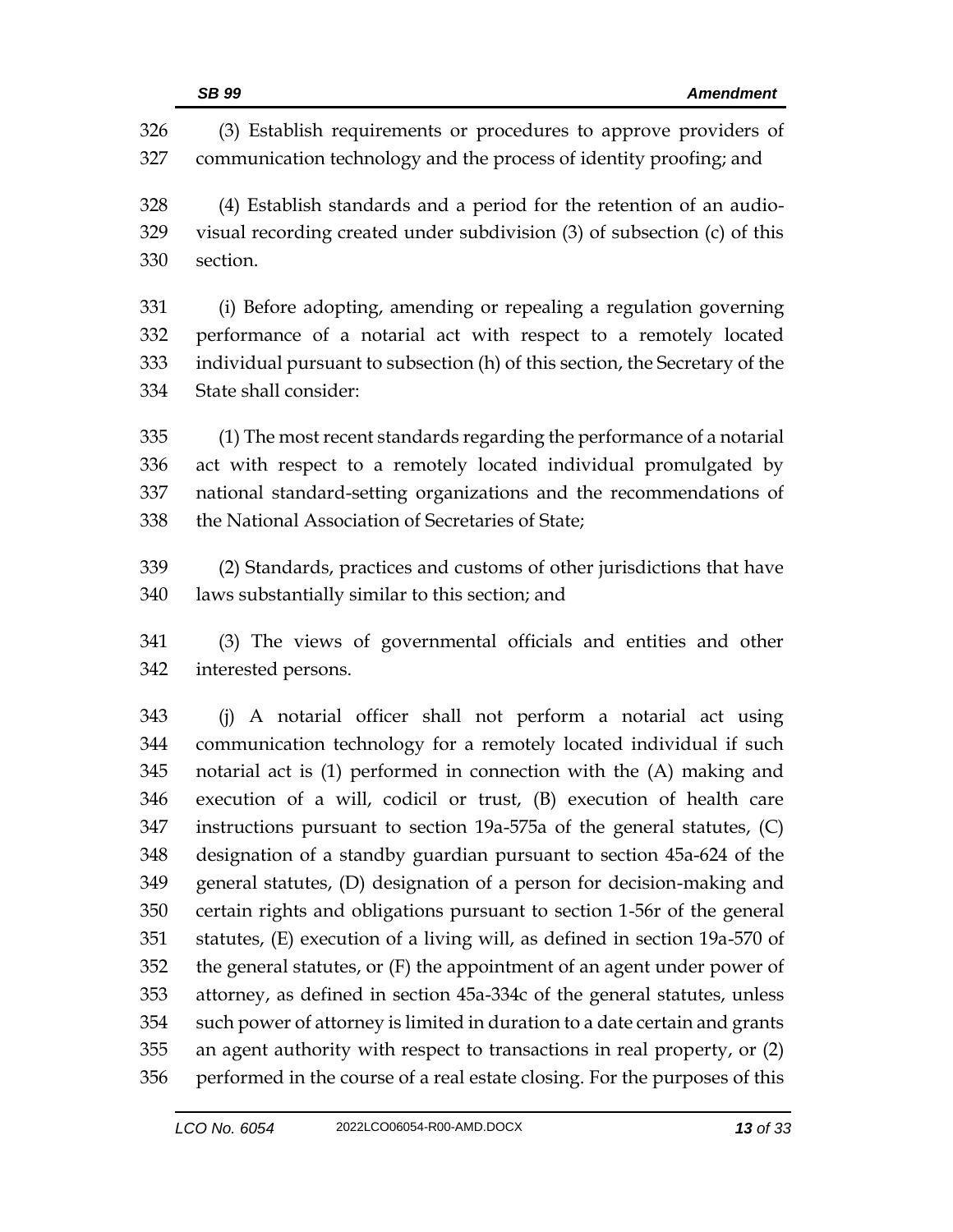| 357<br>358 | section, "real estate closing" has the same meaning as provided in<br>section 51-88a of the general statutes.                                    |
|------------|--------------------------------------------------------------------------------------------------------------------------------------------------|
| 359        | Sec. 16. (NEW) ( <i>Effective October 1, 2022</i> ) (a) A notarial act shall be                                                                  |
| 360        | evidenced by a certificate that shall:                                                                                                           |
| 361        | (1) Be executed contemporaneously with the performance of the                                                                                    |
| 362        | notarial act;                                                                                                                                    |
| 363        | (2) Be signed and dated by the notarial officer and, if the notarial                                                                             |
| 364        | officer is a notary public, be signed in the same manner as on file with                                                                         |
| 365        | the Secretary of the State;                                                                                                                      |
| 366        | (3) Identify the jurisdiction in which the notarial act is performed;                                                                            |
| 367        | (4) Contain the title of office of the notarial officer; and                                                                                     |
| 368        | (5) If the notarial officer is a notary public, indicate the date of                                                                             |
| 369        | expiration, if any, of the officer's appointment.                                                                                                |
| 370        | (b) If a notarial act regarding a tangible record is performed by a                                                                              |
| 371        | notary public, an official stamp shall be affixed to or embossed on the                                                                          |
| 372        | certificate. If a notarial act is performed regarding a tangible record by                                                                       |
| 373        | a notarial officer other than a notary public and the certificate contains                                                                       |
| 374        | the information specified in subdivisions $(2)$ to $(4)$ , inclusive, of                                                                         |
| 375<br>376 | subsection (a) of this section, an official stamp may be affixed to or<br>embossed on the certificate. If a notarial act regarding an electronic |
| 377        | record is performed by a notarial officer and the certificate contains the                                                                       |
| 378        | information specified in subdivisions $(2)$ to $(4)$ , inclusive, of subsection                                                                  |
| 379        | (a) of this section, an official stamp may be attached to or logically                                                                           |
| 380        | associated with the certificate.                                                                                                                 |
| 381        | (c) A certificate of a notarial act is sufficient if it meets the                                                                                |
| 382        | requirements of subsections (a) and (b) of this section and:                                                                                     |
| 383        | (1) Is in a short form set forth in section 17 of this act;                                                                                      |

(2) Is in a form otherwise permitted by the law of this state;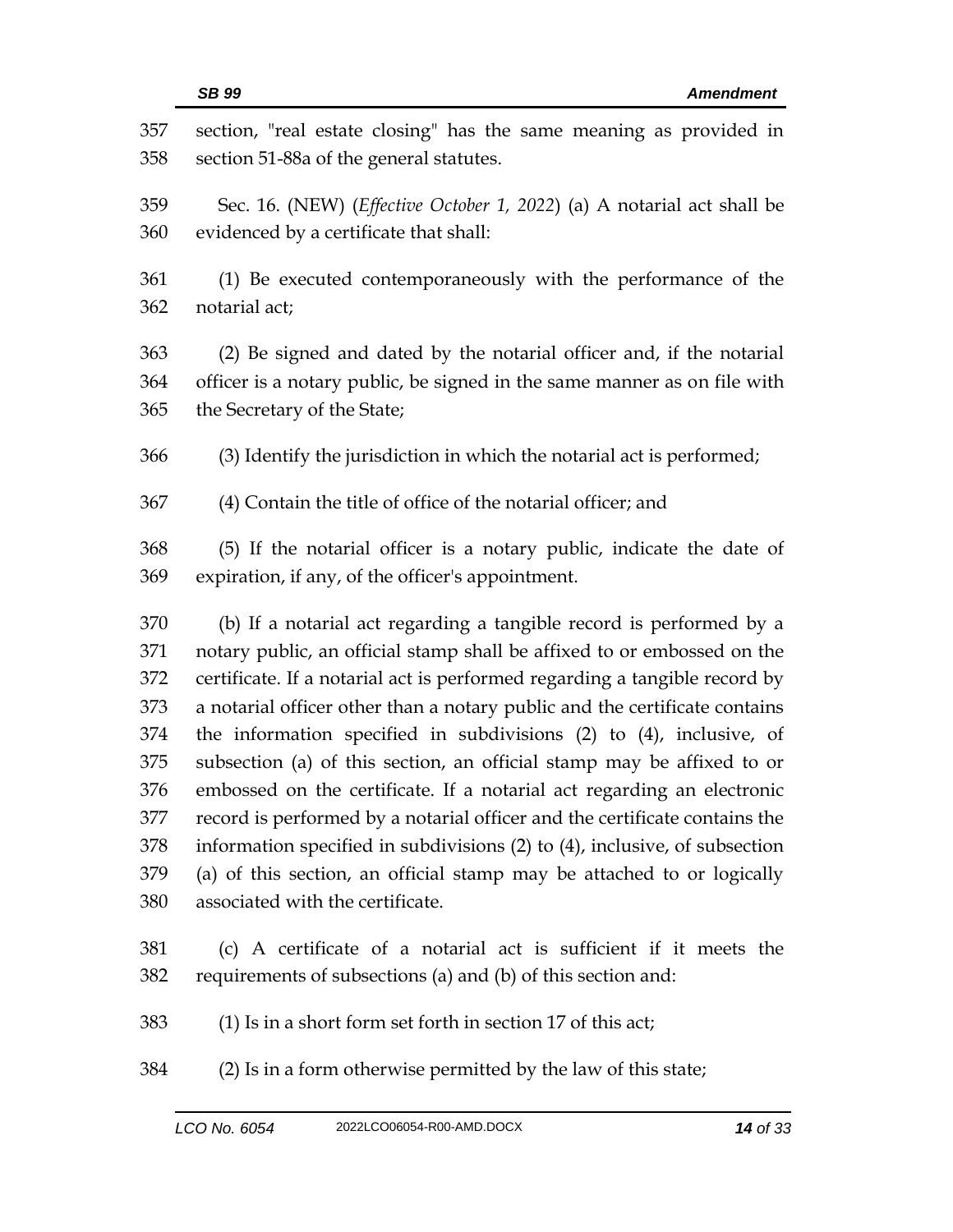|     | SB 99<br><b>Amendment</b>                                                        |
|-----|----------------------------------------------------------------------------------|
| 385 | (3) Is in a form permitted by the law applicable in the jurisdiction in          |
| 386 | which the notarial act was performed; or                                         |
| 387 | (4) Sets forth the actions of the notarial officer and the actions are           |
| 388 | sufficient to meet the requirements of the notarial act as provided in           |
| 389 | sections 5 to 7, inclusive, of this act or any other applicable provision of     |
| 390 | the general statutes.                                                            |
| 391 | (d) By executing a certificate of a notarial act, a notarial officer             |
| 392 | certifies that the officer has complied with the requirements and made           |
| 393 | the determinations specified in sections 4 to 6, inclusive, of this act.         |
| 394 | (e) A notarial officer shall not affix the officer's signature to, or            |
| 395 | logically associate it with, a certificate until the notarial act has been       |
| 396 | performed.                                                                       |
| 397 | (f) If a notarial act is performed regarding a tangible record, a                |
| 398 | certificate shall be part of, or securely attached to, the record. If a notarial |
| 399 | act is performed regarding an electronic record, the certificate shall be        |
| 400 | affixed to, or logically associated with, the electronic record. If the          |
| 401 | Secretary of the State has established standards pursuant to section 27          |
| 402 | of this act for attaching, affixing or logically associating the certificate,    |
| 403 | the process shall conform to such standards.                                     |
| 404 | Sec. 17. (NEW) ( <i>Effective October 1, 2022</i> ) The following short-form     |
| 405 | certificates of notarial acts are sufficient for the purposes indicated, if      |
| 406 | completed with the information required by subsections (a) and (b) of            |
| 407 | section 16 of this act:                                                          |
| 408 | (1) For an acknowledgment in an individual capacity:                             |
| 409 | State of                                                                         |
| 410 | County of                                                                        |
| 411 | This record was acknowledged before me on ____ by ______                         |
| 412 | Date Name(s) of individual(s)                                                    |
|     |                                                                                  |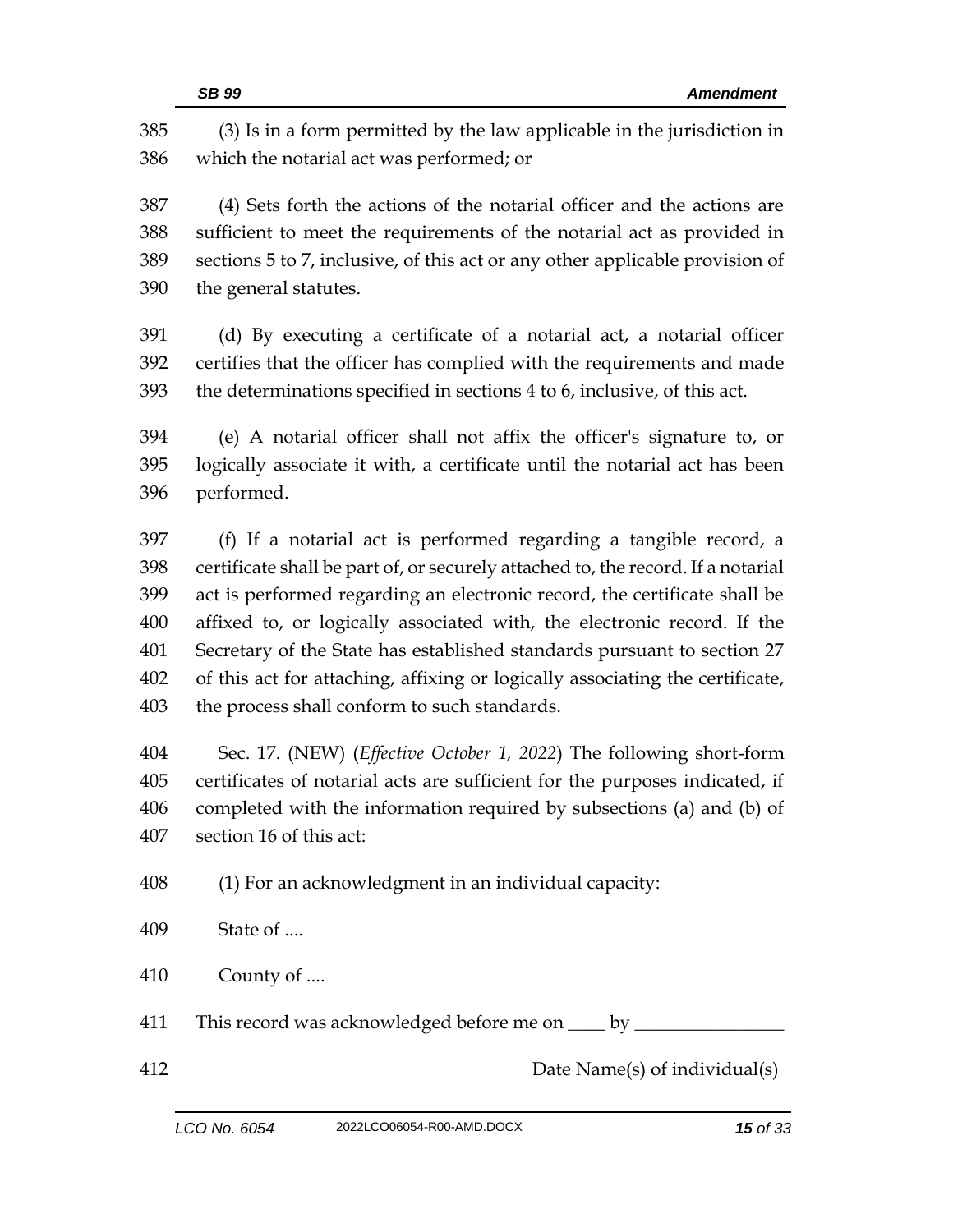| SB 99<br><b>Amendment</b>                                                                                       |
|-----------------------------------------------------------------------------------------------------------------|
|                                                                                                                 |
| Signature of notarial officer                                                                                   |
| Stamp                                                                                                           |
|                                                                                                                 |
| Title of office                                                                                                 |
| My appointment expires: _________                                                                               |
| (2) For an acknowledgment in a representative capacity:                                                         |
| State of                                                                                                        |
| County of                                                                                                       |
|                                                                                                                 |
| Date Name(s) of individual(s)                                                                                   |
| as (type of authority, such as officer or trustee) of (name of party on<br>behalf of whom record was executed). |
| Signature of notarial officer                                                                                   |
| Stamp                                                                                                           |
| Title of office                                                                                                 |
| My appointment expires: ________                                                                                |
| (3) For a verification on oath or affirmation:                                                                  |
| State of                                                                                                        |
| County of                                                                                                       |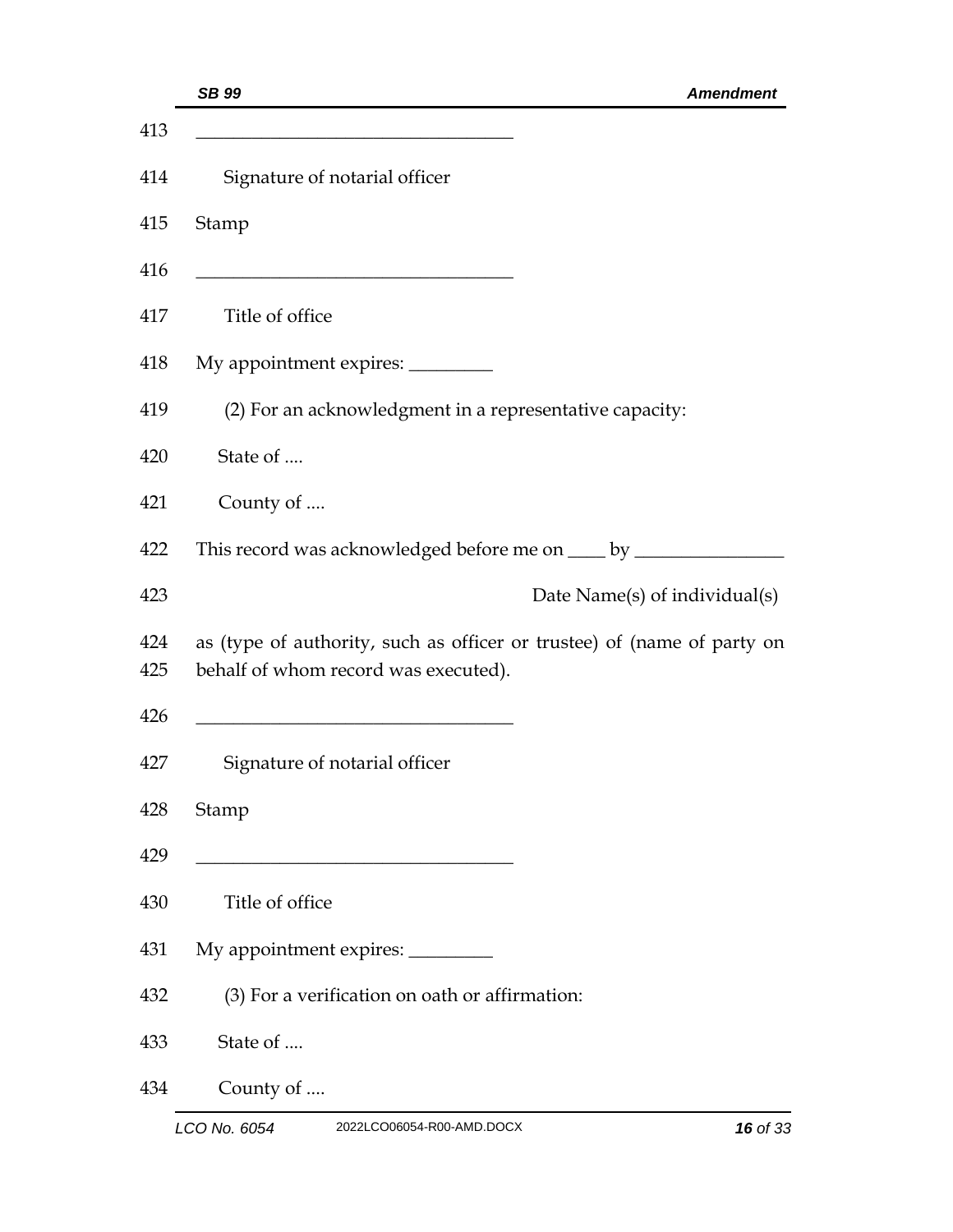| SB 99                                               | <b>Amendment</b>              |
|-----------------------------------------------------|-------------------------------|
| Signed and sworn to (or affirmed) before me on ____ | by                            |
| Date<br>Name(s) of individual(s) making statement   |                               |
| Signature of notarial officer                       |                               |
| Stamp                                               |                               |
| Title of office                                     |                               |
| My appointment expires: _________                   |                               |
| (4) For witnessing or attesting a signature:        |                               |
| State of                                            |                               |
| County of                                           |                               |
|                                                     |                               |
|                                                     | Date Name(s) of individual(s) |
|                                                     |                               |
| Signature of notarial officer                       |                               |
| Stamp                                               |                               |
|                                                     |                               |
| Title of office                                     |                               |
| My appointment expires: __________                  |                               |
| (5) For certifying a copy of a record:              |                               |
| State of                                            |                               |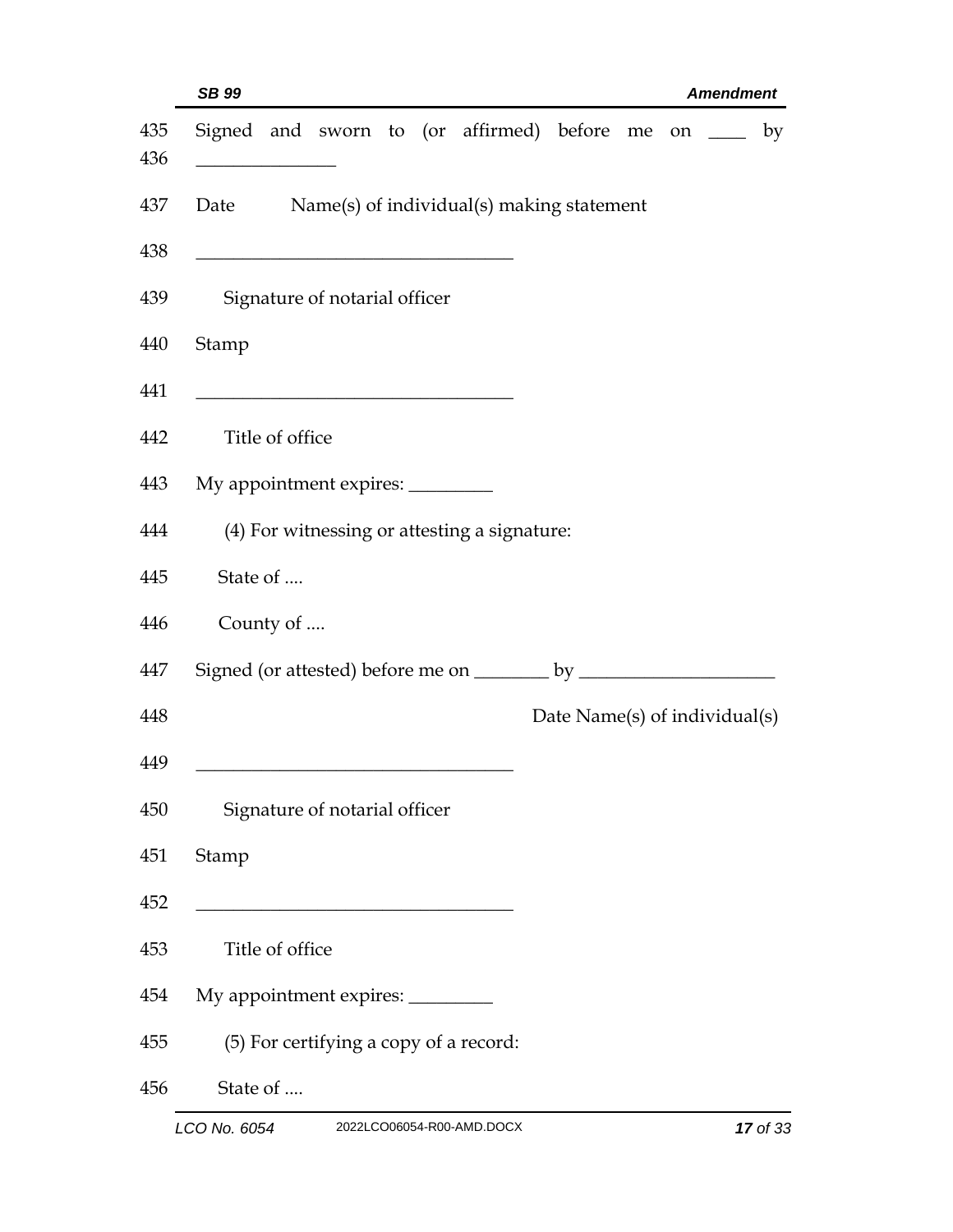| SB 99<br><b>Amendment</b>                                                                                                                               |
|---------------------------------------------------------------------------------------------------------------------------------------------------------|
| County of                                                                                                                                               |
| I certify that this is a true and correct copy of a record in the possession<br>of $\overline{\phantom{a}}$                                             |
|                                                                                                                                                         |
| Signature of notarial officer                                                                                                                           |
| Stamp                                                                                                                                                   |
| Title of office                                                                                                                                         |
|                                                                                                                                                         |
| Sec. 18. (NEW) ( <i>Effective October 1, 2022</i> ) The official stamp of a notary<br>public shall:                                                     |
| (1) Include the notary public's name, jurisdiction, appointment<br>expiration date and other information required by the Secretary of the<br>State; and |
| (2) Be capable of being copied together with the record to which it is<br>affixed or attached or with which it is logically associated.                 |
| Sec. 19. (NEW) (Effective October 1, 2022) (a) A notary public shall be                                                                                 |
| responsible for the security of the notary public's stamping device and                                                                                 |
| shall not allow another individual to use the device to perform a notarial                                                                              |
| act. On resignation from, or the revocation or expiration of, the notary                                                                                |
| public's appointment, or on the expiration of the date set forth in the                                                                                 |
| stamping device, if any, the notary public shall disable the stamping                                                                                   |
| device by destroying, defacing, damaging, erasing or securing it against                                                                                |
| use in a manner that renders it unusable. On the death or adjudication                                                                                  |
| of incompetency of a notary public, the notary public's personal                                                                                        |
| representative or guardian or any other person knowingly in possession                                                                                  |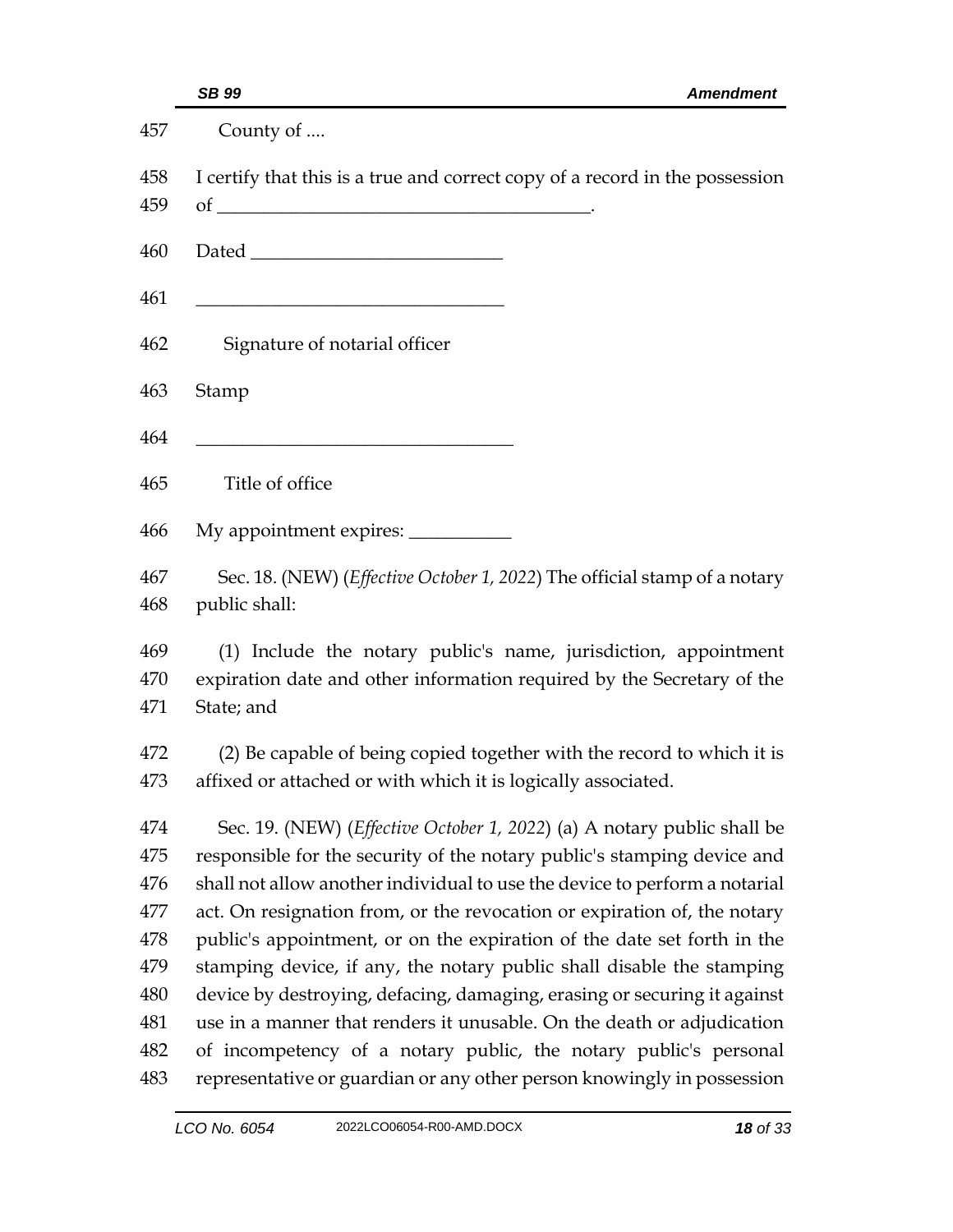of the stamping device shall render it unusable by destroying, defacing, damaging, erasing or securing it against use in a manner that renders it unusable.

 (b) If a notary public's stamping device is lost or stolen, the notary public or the notary public's personal representative or guardian shall notify promptly by mail or electronic mail the Secretary of the State on discovering that the device is lost or stolen.

 Sec. 20. (NEW) (*Effective October 1, 2022*) (a) A notary public may select one or more tamper-evident technologies to perform notarial acts with respect to electronic records. A person shall not require a notary public to perform a notarial act with respect to an electronic record with a technology that the notary public has not selected.

 (b) Before a notary public performs the notary public's initial notarial act with respect to an electronic record, a notary public shall notify the Secretary of the State that the notary public will be performing notarial acts with respect to electronic records and identify the technology the notary public intends to use. If the Secretary of the State has established standards for approval of technology pursuant to section 27 of this act, the technology shall conform to the standards. If the technology conforms to the standards, the Secretary of the State shall approve the use of the technology.

 (c) A town clerk shall accept for recording a tangible copy of an electronic record containing a notarial certificate as satisfying any requirement that a record accepted for recording be an original if the same notarial officer executing the notarial certificate contained on the record certifies that the tangible copy is an accurate copy of the electronic record. Such recording shall attach a declaration of authenticity as follows:

## DECLARATION OF AUTHENTICITY

State of ....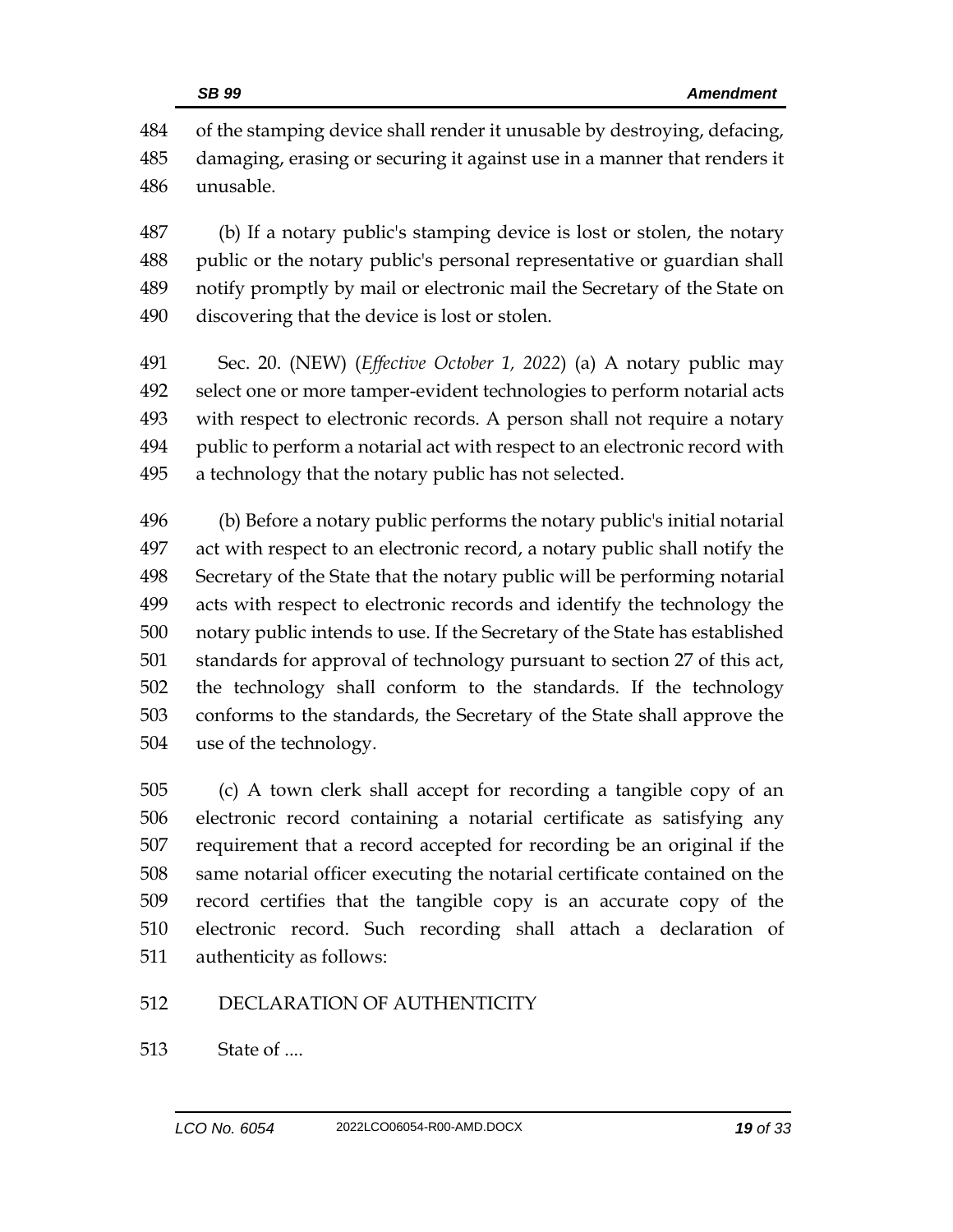| 514 | County of                                                                                                           |
|-----|---------------------------------------------------------------------------------------------------------------------|
| 515 | The attached document, (insert title), dated (insert date) and                                                      |
| 516 | containing (insert number of pages) pages, is a true and correct copy of                                            |
| 517 | an electronic record printed by me or under my supervision. At the time                                             |
| 518 | of printing, no security features present on the electronic record                                                  |
| 519 | indicated any changes or errors in an electronic signature or other                                                 |
| 520 | information in the electronic record after the electronic record's creation                                         |
| 521 | or execution.                                                                                                       |
| 522 | This declaration is made under penalty of perjury.                                                                  |
| 523 |                                                                                                                     |
| 524 | <u> 1989 - Johann Barn, mars ann an t-Amhain an t-Amhain an t-Amhain an t-Amhain an t-Amhain an t-Amhain an t-A</u> |
| 525 | Signature of notarial officer                                                                                       |
|     |                                                                                                                     |
| 526 | Stamp                                                                                                               |
| 527 |                                                                                                                     |
| 528 | Title of office                                                                                                     |
| 529 |                                                                                                                     |
| 530 | Sec. 21. (NEW) (Effective October 1, 2022) (a) An individual qualified                                              |
| 531 | under subsection (b) of this section may apply to the Secretary of the                                              |
| 532 | State for an appointment as a notary public. The applicant shall comply                                             |
| 533 | with and provide the information required by any regulations adopted                                                |
| 534 | by the Secretary of the State in accordance with the provisions of chapter                                          |
| 535 | 54 of the general statutes, and pay any application fee.                                                            |
| 536 | (b) An applicant for an appointment as a notary public shall:                                                       |
| 537 | (1) Be at least eighteen years of age;                                                                              |
| 538 | (2) Be a citizen or permanent legal resident of the United States;                                                  |
| 539 | (3) Be a resident of or have a place of employment or practice in this                                              |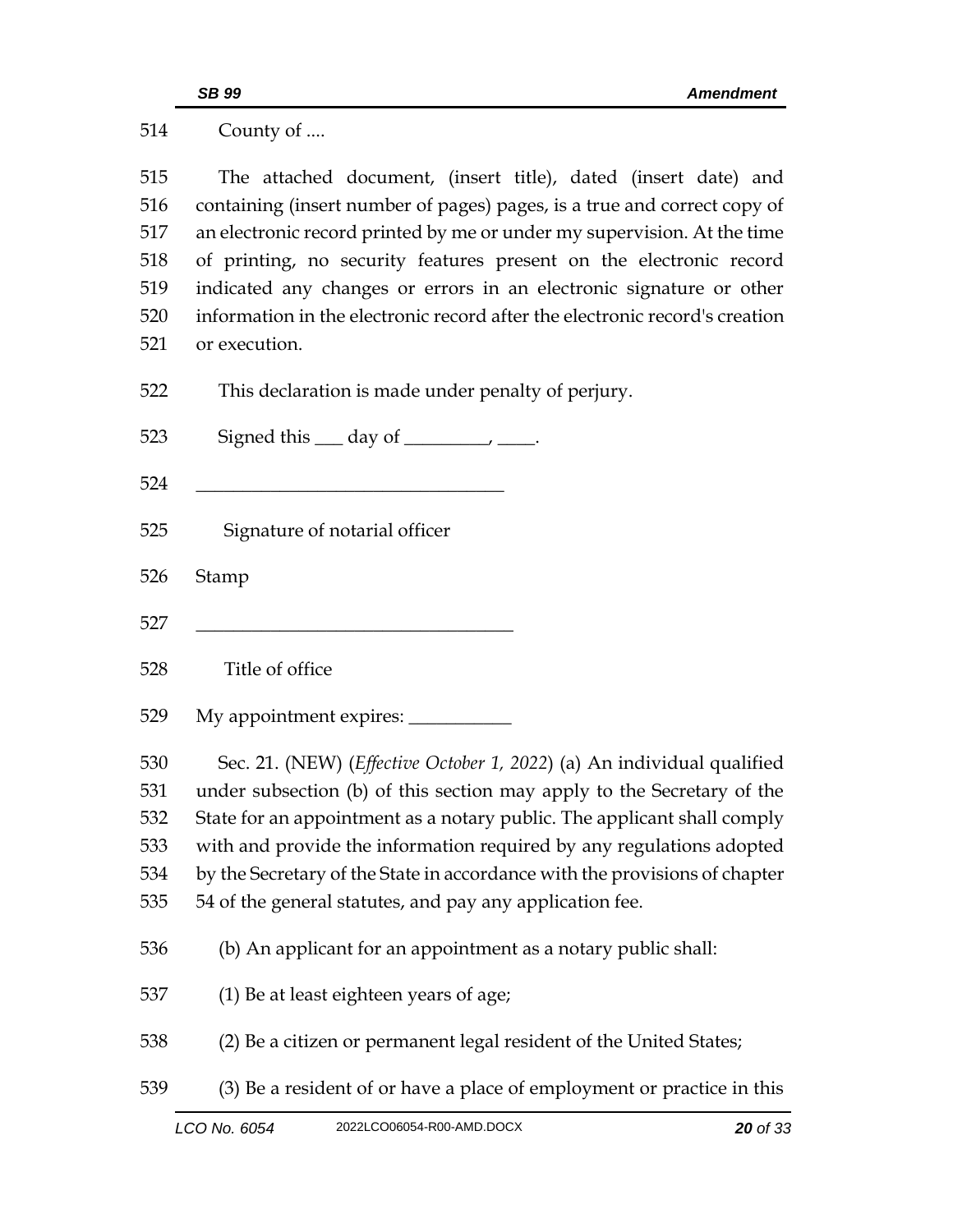|     | SB 99<br><b>Amendment</b>                                                          |
|-----|------------------------------------------------------------------------------------|
| 540 | state;                                                                             |
| 541 | (4) Be able to read and write English;                                             |
| 542 | (5) Not be disqualified to receive an appointment under section 23 of              |
| 543 | this act; and                                                                      |
| 544 | (6) Have completed the course of study described in section 22 of this             |
| 545 | act.                                                                               |
| 546 | (c) Before issuance of an appointment as a notary public, an applicant             |
| 547 | for the appointment shall execute an oath of office in accordance with             |
| 548 | section 1-25 of the general statutes and submit it to the Secretary of the         |
| 549 | State.                                                                             |
| 550 | (d) Upon compliance with this section, the Secretary of the State shall            |
| 551 | issue an appointment as a notary public to an applicant for a term of five         |
| 552 | years.                                                                             |
| 553 | (e) An appointment to act as a notary public authorizes the notary                 |
| 554 | public to perform notarial acts. The appointment does not provide the              |
| 555 | notary public any immunity or benefit conferred by the law of this state           |
| 556 | on public officials or employees.                                                  |
| 557 | Sec. 22. (NEW) ( <i>Effective October 1, 2022</i> ) The Secretary of the State or  |
| 558 | an entity approved by the Secretary of the State shall offer regularly a           |
| 559 | course of study to applicants who do not hold commissions as notaries              |
| 560 | public in this state, including notaries public seeking renewal or                 |
| 561 | reinstatement of a notary commission. The course shall cover the laws,             |
| 562 | regulations, procedures and ethics relevant to notarial acts.                      |
| 563 | Sec. 23. (NEW) ( <i>Effective October 1, 2022</i> ) (a) The Secretary of the State |
| 564 | may deny, refuse to renew, revoke, suspend or impose a condition on                |
| 565 | an appointment as notary public for any act or omission that                       |
| 566 | demonstrates the individual lacks the honesty, integrity, competence or            |
| 567 | reliability to act as a notary public, including:                                  |

(1) Failure to comply with any provision of sections 1 to 30, inclusive,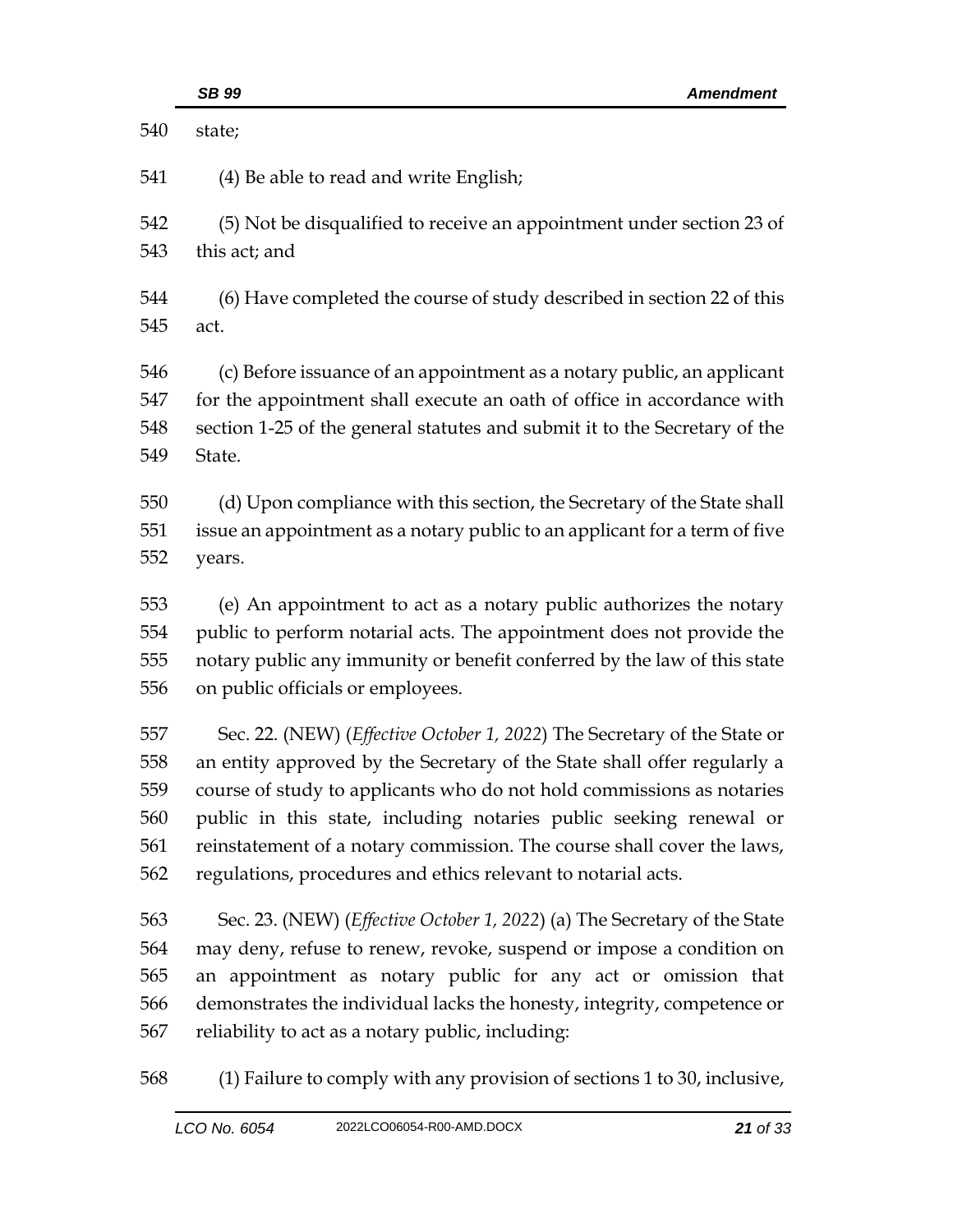|            | SB 99<br><b>Amendment</b>                                                                                                                 |  |
|------------|-------------------------------------------------------------------------------------------------------------------------------------------|--|
| 569        | of this act;                                                                                                                              |  |
| 570        | (2) A fraudulent, dishonest or deceitful misstatement or omission in                                                                      |  |
| 571        | the application for an appointment as a notary public submitted to the                                                                    |  |
| 572        | Secretary of the State;                                                                                                                   |  |
| 573        | (3) A conviction of the applicant or notary public of any felony or a                                                                     |  |
| 574        | crime involving fraud, dishonesty or deceit;                                                                                              |  |
| 575        | (4) A finding against, or admission of liability by, the applicant or                                                                     |  |
| 576        | notary public in any legal proceeding or disciplinary action based on the                                                                 |  |
| 577        | applicant's or notary public's fraud, dishonesty or deceit;                                                                               |  |
| 578        | (5) Failure by the notary public to discharge any duty required of a                                                                      |  |
| 579        | notary public, whether by any provision of sections 1 to 30, inclusive, of                                                                |  |
| 580        | this act, regulations of the Secretary of the State or any federal or state                                                               |  |
| 581        | law;                                                                                                                                      |  |
| 582        | (6) Use of false or misleading advertising or representation by the                                                                       |  |
| 583        | notary public representing that the notary has a duty, right or privilege                                                                 |  |
| 584        | that the notary does not have;                                                                                                            |  |
| 585        | (7) Violation by the notary public of a regulation of the Secretary of                                                                    |  |
| 586        | the State regarding a notary public;                                                                                                      |  |
| 587        | (8) Denial, refusal to renew, revocation, suspension or conditioning                                                                      |  |
| 588        | of a notary public appointment in another state; or                                                                                       |  |
| 589        | $(9)$ Any violation of subsection $(g)$ of section 15 of this act regarding                                                               |  |
| 590        | the use of remote notary technology.                                                                                                      |  |
| 591        | (b) In making a determination to deny, refuse to renew, revoke,                                                                           |  |
| 592        | suspend or impose a condition on a commission as notary public                                                                            |  |
| 593        | pursuant to subdivision (3) of subsection (a) of this section, the Secretary                                                              |  |
| 594        | of the State shall consider (1) the nature and number of relevant                                                                         |  |
| 595<br>596 | convictions, (2) the recency of the convictions, (3) whether the                                                                          |  |
| 597        | application has successfully completed the conditions of conviction,<br>including imprisonment, probation or parole, and (4) if a felony, |  |
|            |                                                                                                                                           |  |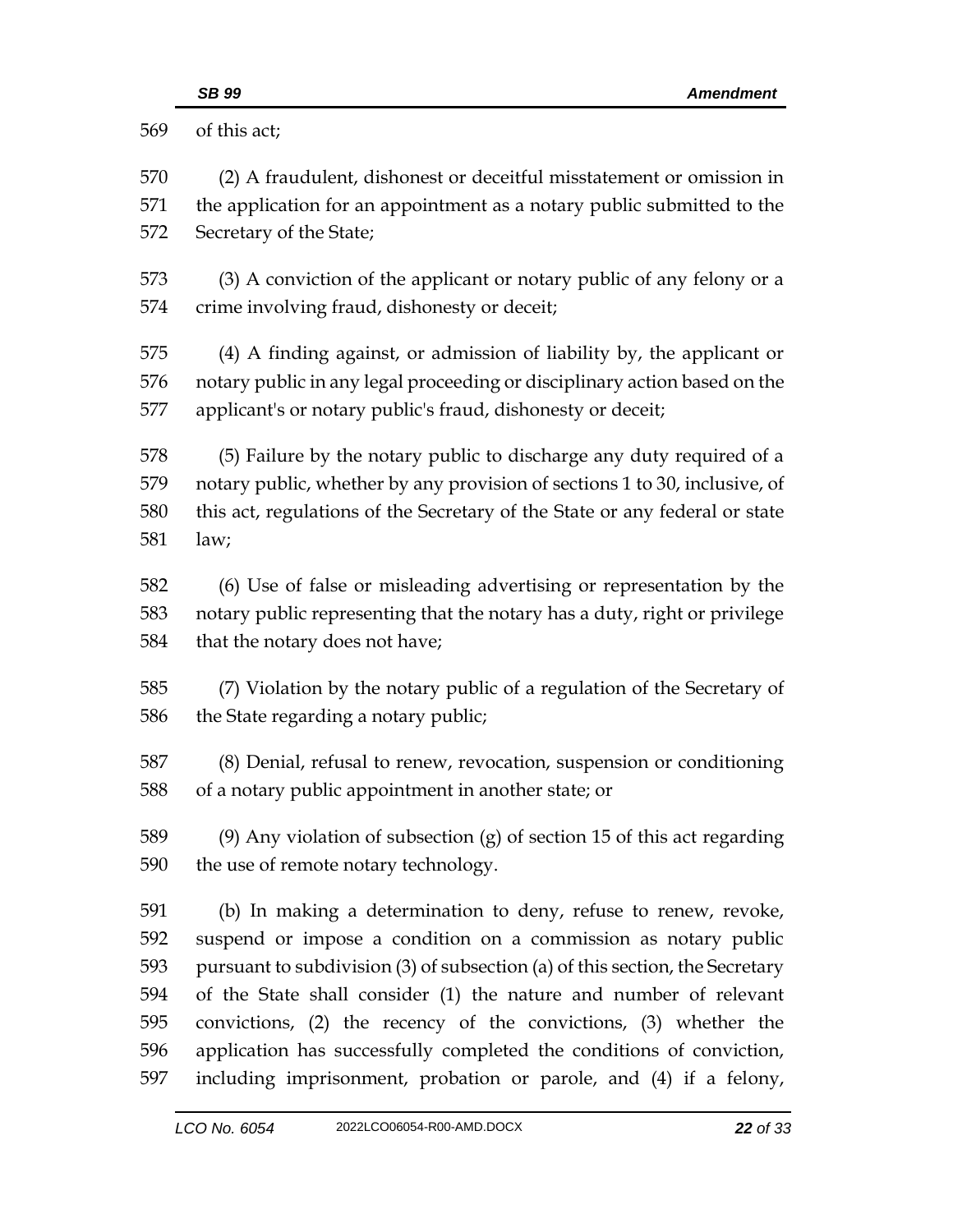whether the crime involved fraud, deceit of dishonesty. The Secretary of the State shall not deny, refuse to renew, revoke, suspend or impose a condition on a commission as notary public on the basis of criminal conviction if the Secretary of the State finds, based on the totality of the circumstances, that the applicant possesses the character and fitness necessary to perform the duties of a notary public in a manner consistent with the law. The Secretary of the State shall inform all applicants that criminal convictions that have been expunged, pardoned or otherwise erased pursuant to law need not be disclosed to the Secretary of the State.

 (c) If the Secretary of the State denies, refuses to renew, revokes, suspends or imposes conditions on an appointment as a notary public, the applicant or notary public is entitled to timely notice and hearing in accordance with chapter 54 of the general statutes.

 (d) The authority of the Secretary of the State to deny, refuse to renew, suspend, revoke or impose conditions on an appointment as a notary public does not prevent a person from seeking and obtaining other criminal or civil remedies provided by law.

 Sec. 24. (NEW) (*Effective October 1, 2022*) The Secretary of the State shall maintain an electronic database of notaries public:

 (1) Through which a person may verify the authority of a notary public to perform notarial acts; and

 (2) Which indicates whether a notary public has notified the Secretary of the State that the notary public will be performing notarial acts on electronic records.

- Sec. 25. (NEW) (*Effective October 1, 2022*) (a) An appointment as a notary public does not authorize an individual to:
- (1) Assist persons in drafting legal records, conduct a real estate closing, give legal advice or otherwise practice law;
- (2) Act as an immigration consultant or an expert on immigration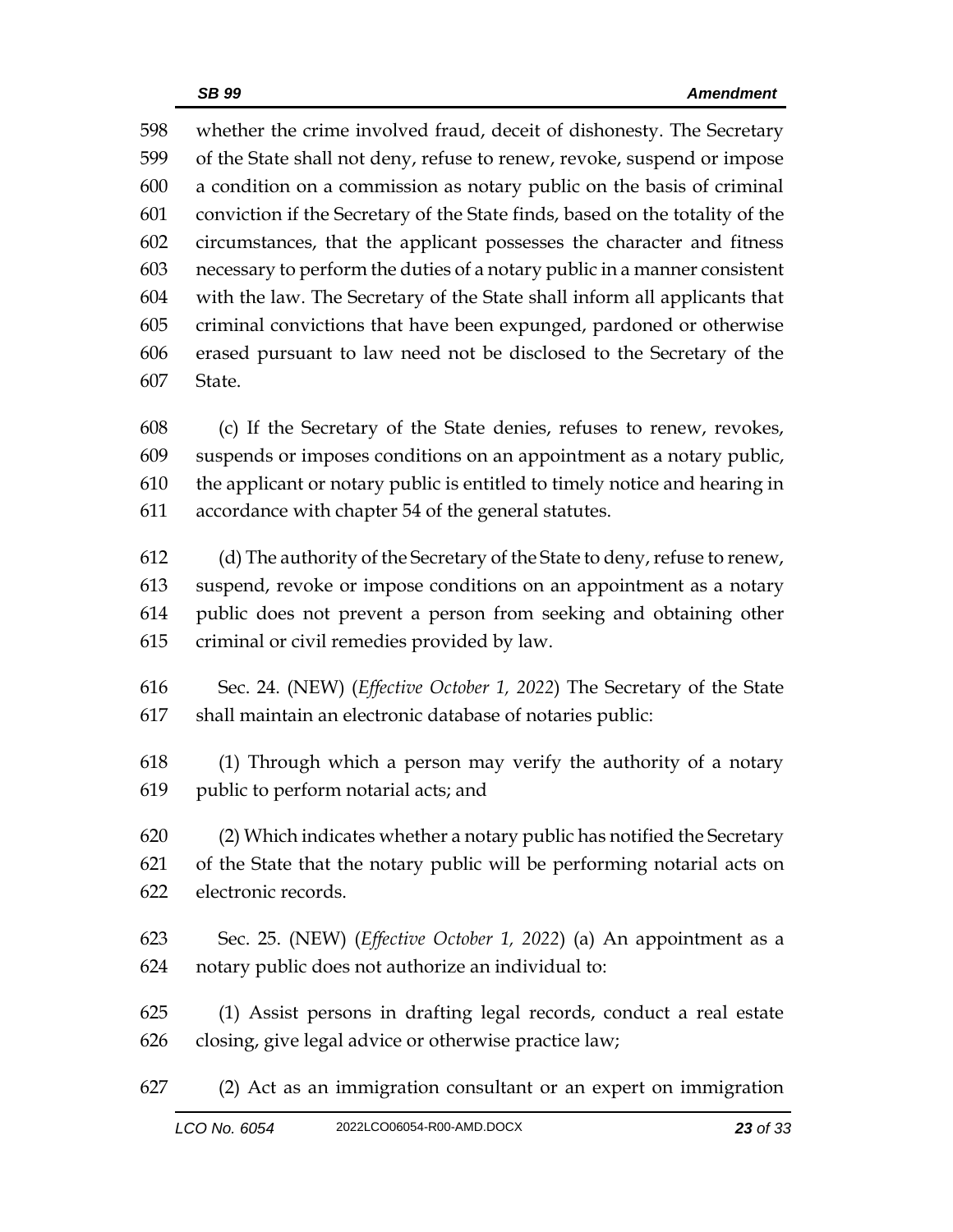| 628        | matters;                                                                                                                                                                                                                       |
|------------|--------------------------------------------------------------------------------------------------------------------------------------------------------------------------------------------------------------------------------|
| 629        | (3) Represent a person in a judicial or administrative proceeding                                                                                                                                                              |
| 630        | relating to immigration to the United States, United States citizenship or                                                                                                                                                     |
| 631        | related matters; or                                                                                                                                                                                                            |
| 632        | (4) Receive compensation for performing any of the activities listed                                                                                                                                                           |
| 633        | in subdivisions $(1)$ to $(3)$ , inclusive, of this subsection.                                                                                                                                                                |
| 634        | (b) A notary public shall not engage in false or deceptive advertising.                                                                                                                                                        |
| 635        | (c) A notary public, other than an attorney licensed to practice law in                                                                                                                                                        |
| 636        | this state, shall not use the term "notario" or "notario publico".                                                                                                                                                             |
| 637        | (d) A notary public, other than an attorney licensed to practice law in                                                                                                                                                        |
| 638        | this state, shall not advertise or represent that the notary public may                                                                                                                                                        |
| 639        | assist persons in drafting legal records, give legal advice, conduct a real                                                                                                                                                    |
| 640        | estate closing or otherwise practice law. If a notary public who is not an                                                                                                                                                     |
| 641        | attorney licensed to practice law in this state in any manner advertises                                                                                                                                                       |
| 642        | or represents that the notary public offers notarial services, whether                                                                                                                                                         |
| 643        | orally or in a record, including broadcast media, print media and the                                                                                                                                                          |
| 644        | Internet, the notary public shall include the following statement, or an                                                                                                                                                       |
| 645        | alternate statement authorized or required by the Secretary of the State,                                                                                                                                                      |
| 646        | in the advertisement or representation, prominently and in each                                                                                                                                                                |
| 647        | language used in the advertisement or representation: "I am not an                                                                                                                                                             |
| 648        | attorney licensed to practice law in this state. I am not allowed to draft                                                                                                                                                     |
| 649        | legal records, give advice on legal matters, including immigration, or                                                                                                                                                         |
| 650        | charge a fee for those activities". If the form of advertisement or                                                                                                                                                            |
| 651        | representation is not broadcast media, print media or the Internet and                                                                                                                                                         |
| 652        | does not permit inclusion of the statement required by this subsection                                                                                                                                                         |
| 653        | because of size, it shall be displayed prominently or provided at the                                                                                                                                                          |
| 654        | place of performance of the notarial act before the notarial act is                                                                                                                                                            |
| 655        | performed.                                                                                                                                                                                                                     |
| $\epsilon$ | The country of the second of the first that the second second and the second of the second second second second second second second second second second second second second second second second second second second secon |

 (e) Except as otherwise allowed by law, a notary public shall not withhold access to or possession of an original record provided by a person that seeks performance of a notarial act by the notary public.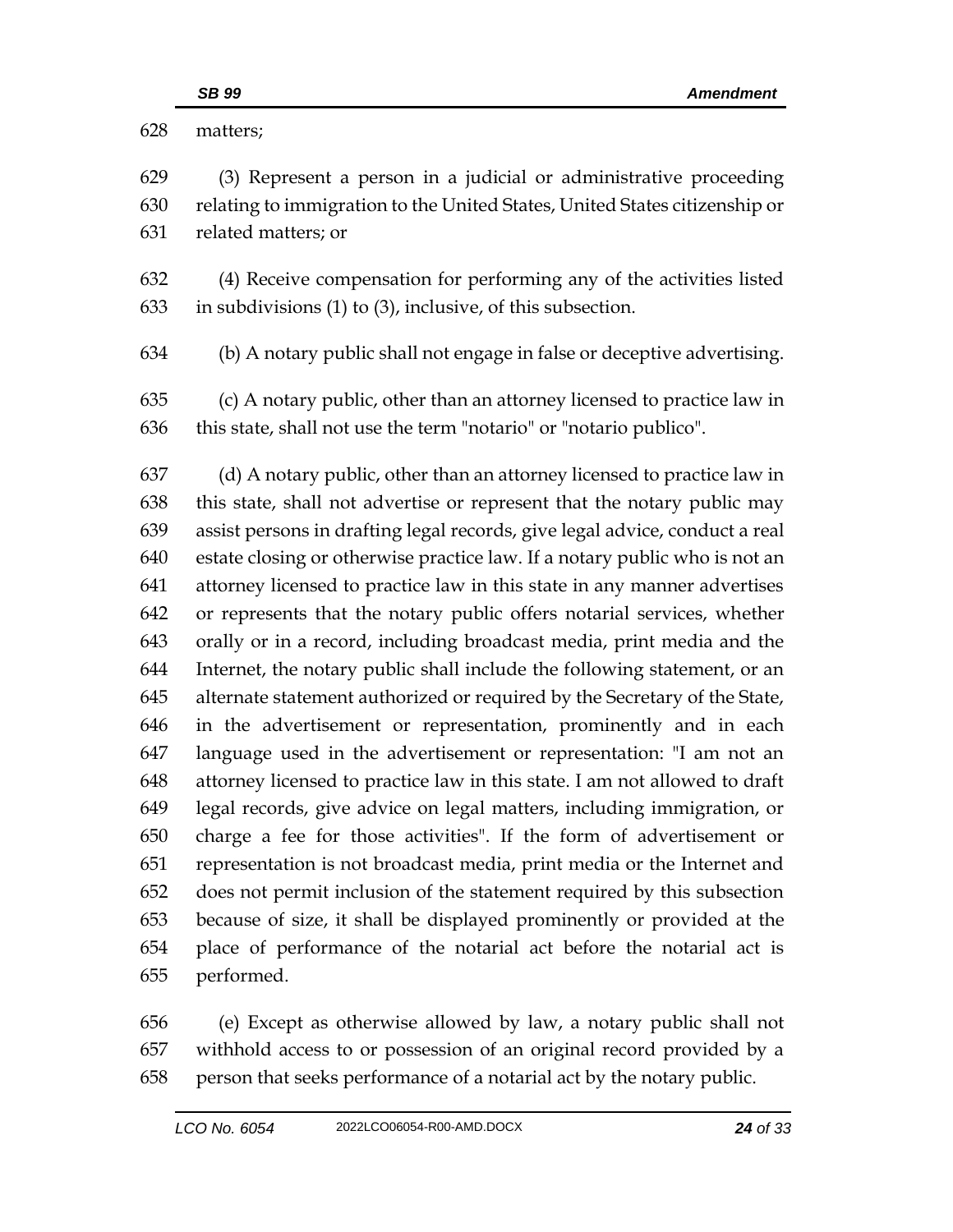Sec. 26. (NEW) (*Effective October 1, 2022*) Except as otherwise provided in subsection (b) of section 4 of this act, the failure of a notarial officer to perform a duty or meet a requirement specified in sections 1 to 30, inclusive, of this act does not invalidate a notarial act performed by the notarial officer. The validity of a notarial act under sections 1 to 30, inclusive, of this act does not prevent an aggrieved person from seeking to invalidate the record or transaction that is the subject of the notarial act or from seeking other remedies based on any other provision of the general statutes or the law of the United States. This section does not validate a purported notarial act performed by an individual who does not have the authority to perform notarial acts.

 Sec. 27. (NEW) (*Effective October 1, 2022*) (a) The Secretary of the State shall adopt regulations, in accordance with chapter 54 of the general statutes, to implement the provisions of sections 1 to 30, inclusive, of this act. Regulations adopted regarding the performance of notarial acts with respect to electronic records shall not require, or accord greater legal status or effect to, the implementation or application of a specific technology or technical specification. The regulations shall:

 (1) Prescribe the manner of performing notarial acts regarding tangible and electronic records;

 (2) Include provisions to ensure that any change to or tampering with a record bearing a certificate of a notarial act is self-evident;

 (3) Include provisions to ensure integrity in the creation, transmittal, storage or authentication of electronic records or signatures;

 (4) Prescribe the process of granting, renewing, conditioning, denying, suspending or revoking a notary public appointment and assuring the trustworthiness of an individual holding an appointment as notary public;

 (5) Include provisions to prevent fraud or mistake in the performance of notarial acts; and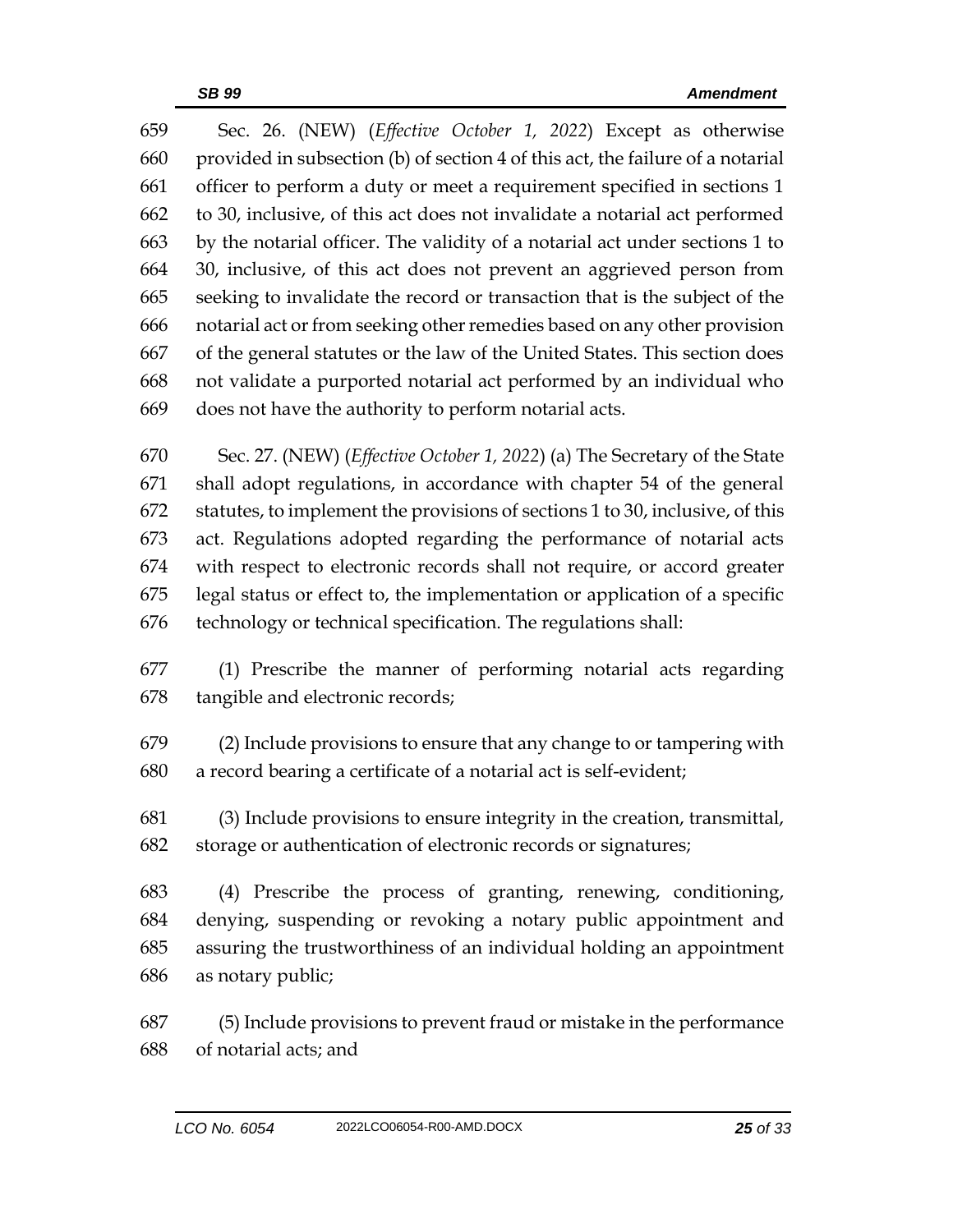(6) Provide for the administration of the examination under subsection (a) of section 22 of this act and the course of study under subsection (b) of section 22 of this act. (b) In adopting, amending or repealing regulations about notarial acts with respect to electronic records, the Secretary of the State shall consider, so far as is consistent with sections 1 to 30, inclusive, of this act: (1) The most recent standards regarding electronic records promulgated by national bodies, such as the National Association of Secretaries of State; (2) Standards, practices and customs of other jurisdictions that substantially enact the provisions of sections 1 to 30, inclusive, of this act; and (3) The views of governmental officials and entities and other interested persons. Sec. 28. (NEW) (*Effective October 1, 2022*) The provisions of sections 1 to 30, inclusive, of this act do not affect the validity or effect of a notarial act performed before October 1, 2022. Sec. 29. (NEW) (*Effective October 1, 2022*) In applying and construing the provisions of sections 1 to 30, inclusive, of this act, consideration shall be given to the need to promote uniformity of the law with respect to its subject matter among states that enact it. Sec. 30. (NEW) (*Effective October 1, 2022*) Sections 1 to 30, inclusive, of this act modify, limit and supersede the Electronic Signatures in Global and National Commerce Act, 15 USC 7001 et seq., but do not modify, 714 limit or supersede Section 101(c) of that act, 15 USC 7001(c), or authorize electronic delivery of any of the notices described in Section 103(b) of 716 that act, 15 USC 7003(b).

 Sec. 31. Section 3-94b of the general statutes is repealed and the following is substituted in lieu thereof (*Effective October 1, 2022*):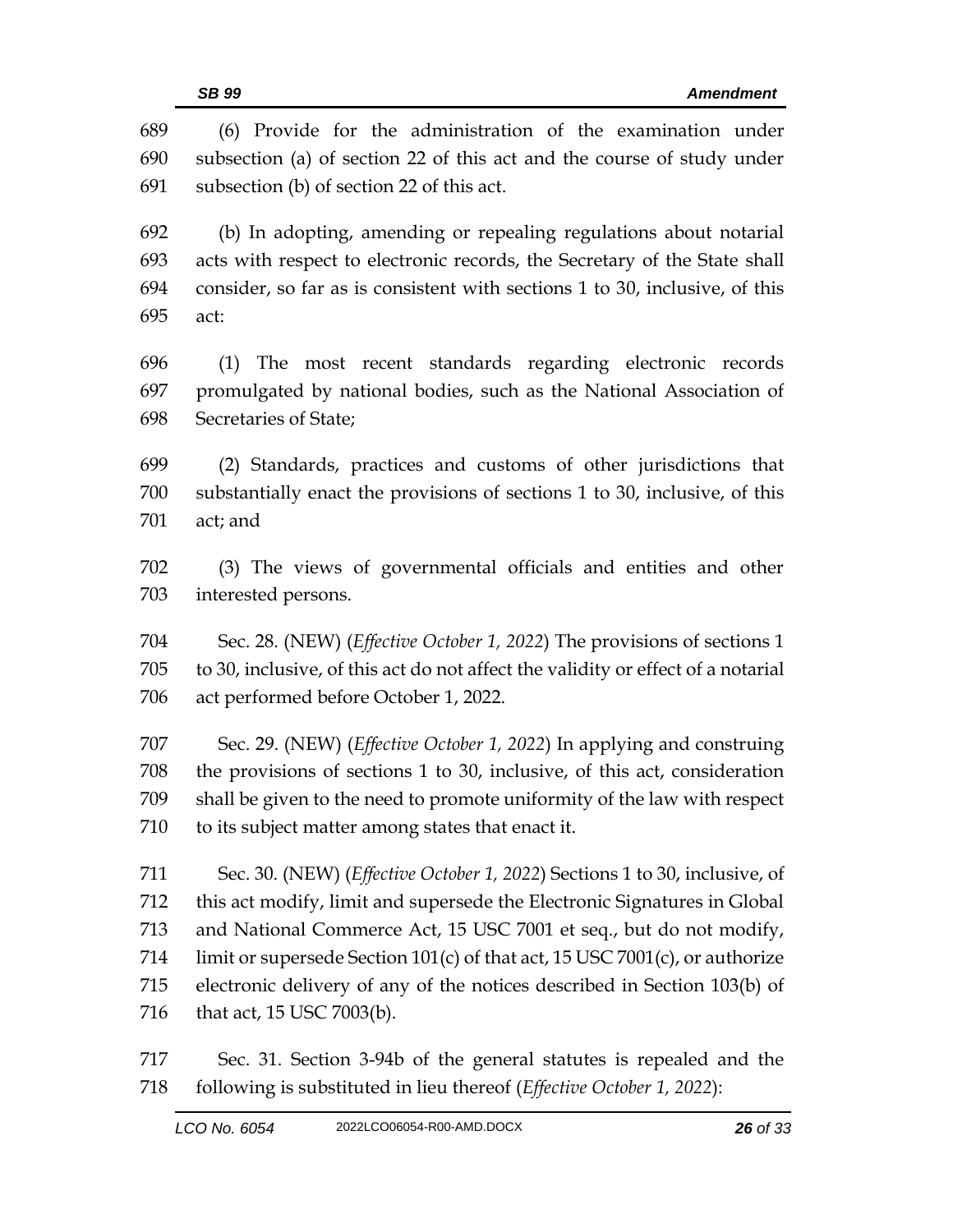|     | <b>SB 99</b><br><b>Amendment</b>                                          |
|-----|---------------------------------------------------------------------------|
| 719 | (a) [Except as provided in subsection $(c)$ of this section, the] $The$   |
| 720 | Secretary of the State may appoint as a notary public any qualified       |
| 721 | person who submits an application in accordance with [this section]       |
| 722 | section 21 of this act.                                                   |
| 723 | (b) In order to qualify for appointment as a notary public, a person      |
| 724 | appointed or reappointed on or after October 1, 2022, shall:              |
| 725 | [(1) Be eighteen years of age or older at the time of application;        |
| 726 | (2) (A) Be a resident of the state of Connecticut at the time of          |
| 727 | application and appointment, or (B) have one's principal place of         |
| 728 | business in the state at the time of application and appointment;         |
|     |                                                                           |
| 729 | (3) Pass a written examination approved or administered by the            |
| 730 | Secretary;                                                                |
| 731 | (1) Successfully complete a course of study in accordance with section    |
| 732 | 22 of this act and any applicable regulations adopted by the Secretary of |
| 733 | the State in accordance with the provisions of chapter 54; and            |
|     |                                                                           |
| 734 | $[(4)]$ (2) Submit an application, on a form prescribed and provided by   |
| 735 | the Secretary. [, which the applicant shall complete in the applicant's   |
| 736 | handwriting without misstatement or omission of fact.] The application    |
| 737 | shall be accompanied by $(A)$ a nonrefundable application fee, [of one    |
| 738 | hundred twenty dollars,] and (B) [the recommendation] a certificate of    |
| 739 | reference, on a form prescribed by the Secretary, of an individual who    |
| 740 | has personally known the applicant for at least one year and is not       |
| 741 | legally related to the applicant. The Secretary may require that such     |
| 742 | application be submitted online and that the applicant provide            |
| 743 | identifying information, including, but not limited to, a Social Security |
| 744 | number or other unique personal identifier. The Secretary shall adopt     |
| 745 | regulations in accordance with the provisions of chapter 54 to prescribe  |
| 746 | the amount of the nonrefundable application fee. Until the Secretary      |
| 747 | adopts regulations prescribing the nonrefundable application fee under    |
| 748 | this section, such fee shall be one hundred twenty dollars.               |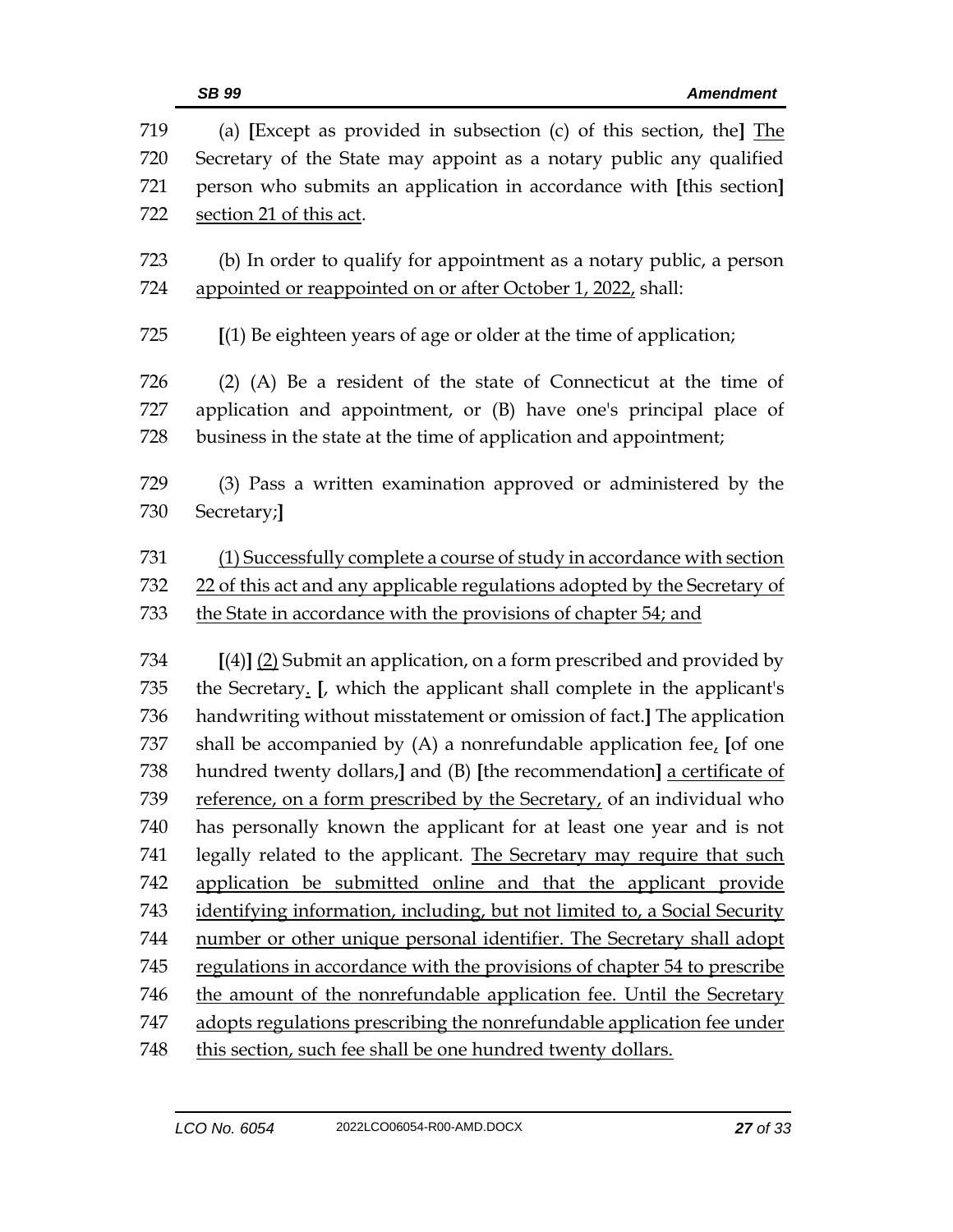**[**(c) The Secretary may deny an application based on:

 (1) The applicant's conviction of a felony or a crime involving dishonesty or moral turpitude;

 (2) Revocation, suspension or restriction of a notary public appointment or professional license issued to the applicant by this state or any other state; or

 (3) The applicant's official misconduct, whether or not any disciplinary action has resulted.**]**

 **[**(d)**]** (c) Upon approval of an application for appointment as a notary public, the Secretary shall cause a certificate of appointment **[**bearing a facsimile of the Secretary's signature and countersigned by the Secretary's executive assistant or an employee designated by the Secretary**]** in a format prescribed by the Secretary to be issued to such appointee by electronic means.

 **[**(e) A notary public may obtain a replacement certificate of appointment by filing a written request with the Secretary, accompanied by a nonrefundable fee of five dollars.**]**

 (d) Any notary public appointed under this section prior to October 1, 2022, may continue to exercise the functions of a notary public until 768 the end of the term to which such notary public was appointed and shall not be required to comply with the course requirements of section 22, or any other requirements for appointment, renewal, or reinstatement under section 21 of this act until such notary public applies for renewal of such notary public's term of appointment or reinstatement.

 Sec. 32. Section 3-94c of the general statutes is repealed and the following is substituted in lieu thereof (*Effective October 1, 2022*):

 **[**(a)**]** A person appointed as a notary public by the Secretary of the State may exercise the functions of the office of notary public at any place within the state beginning on the date of such person's appointment and ending five years later on the last day of the month of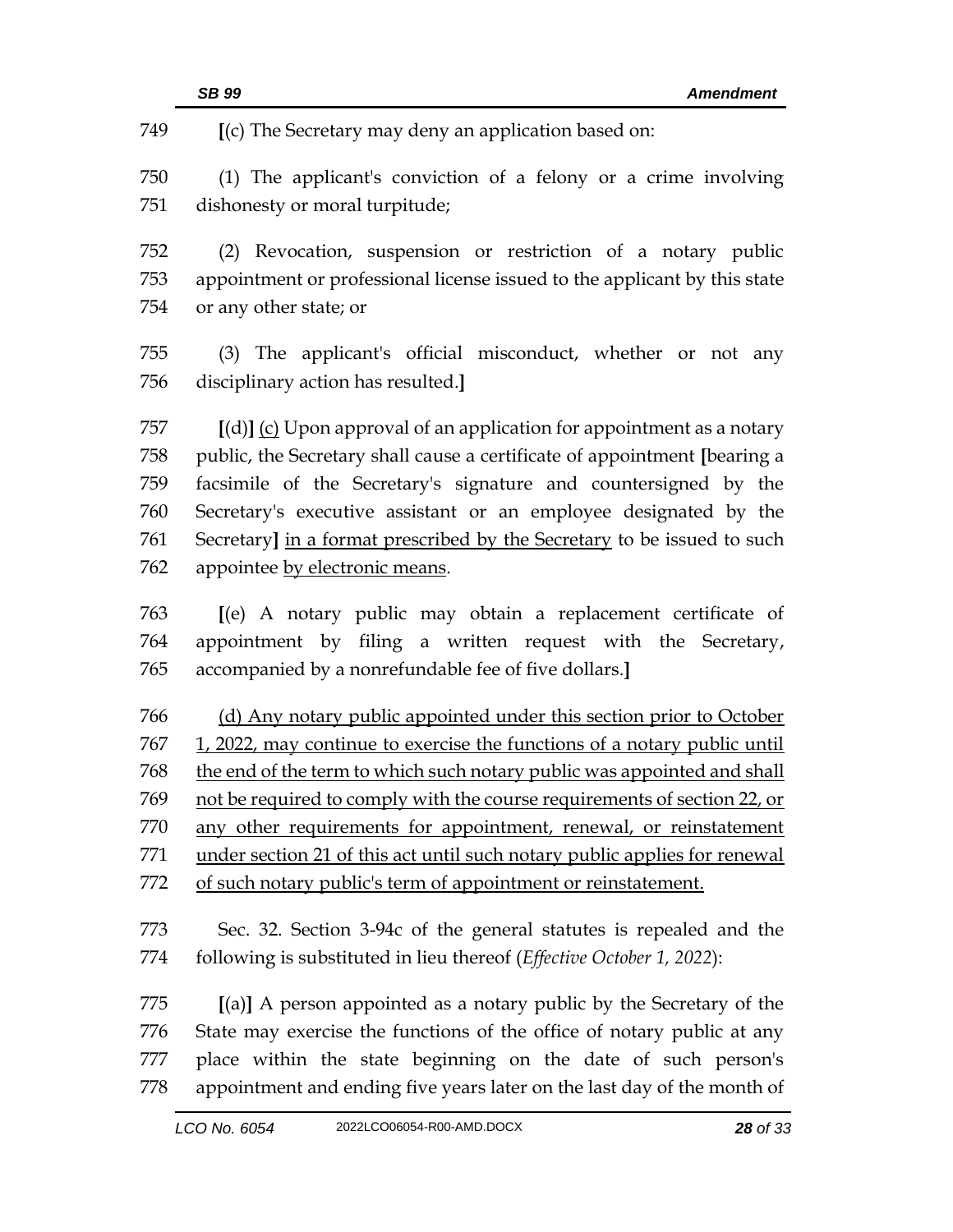appointment, unless (1) such appointment as a notary is suspended or terminated by the Secretary before the end of such term, (2) the notary resigns such appointment, or (3) the notary ceases to either be a resident of the state or have one's principal place of business in the state.

 **[**(b) The Secretary may, pursuant to regulations adopted in accordance with the provisions of chapter 54, extend or reduce, by not more than one year, the term of any person serving as a notary public on October 1, 1990, who seeks reappointment after such date, in order for the new term for each such notary to begin on the effective date of the notary's reappointment.

 (c) Within thirty days after receiving a certificate of appointment from the Secretary, a notary public shall record, with the town clerk of the municipality in the state in which the notary resides, or, if the notary is not a resident of the state, with the town clerk of the municipality in the state in which the notary's principal place of business is located, such certificate and such notary's oath of office taken and subscribed to by the notary before some proper authority. Any notary public who is a resident of the state and whose principal place of business is in a municipality within the state other than the municipality in which the notary resides, may also record the notary's certificate of appointment and oath of office with the town clerk of such other municipality. Town clerks or assistant town clerks may certify to the authority and official acts of any notary public whose certificate of appointment and oath of office have been recorded in the books in their charge. The failure of a notary public to so record such certificate of appointment and oath of office shall not invalidate any notarial act performed by the notary after the date of such person's appointment as a notary public.**]**

 Sec. 33. Section 3-94d of the general statutes is repealed and the following is substituted in lieu thereof (*Effective October 1, 2022*):

 (a) A notary public may apply for **[**reappointment on a form**]** a renewal of such notary public's term of appointment in a format prescribed and provided by the Secretary, accompanied by a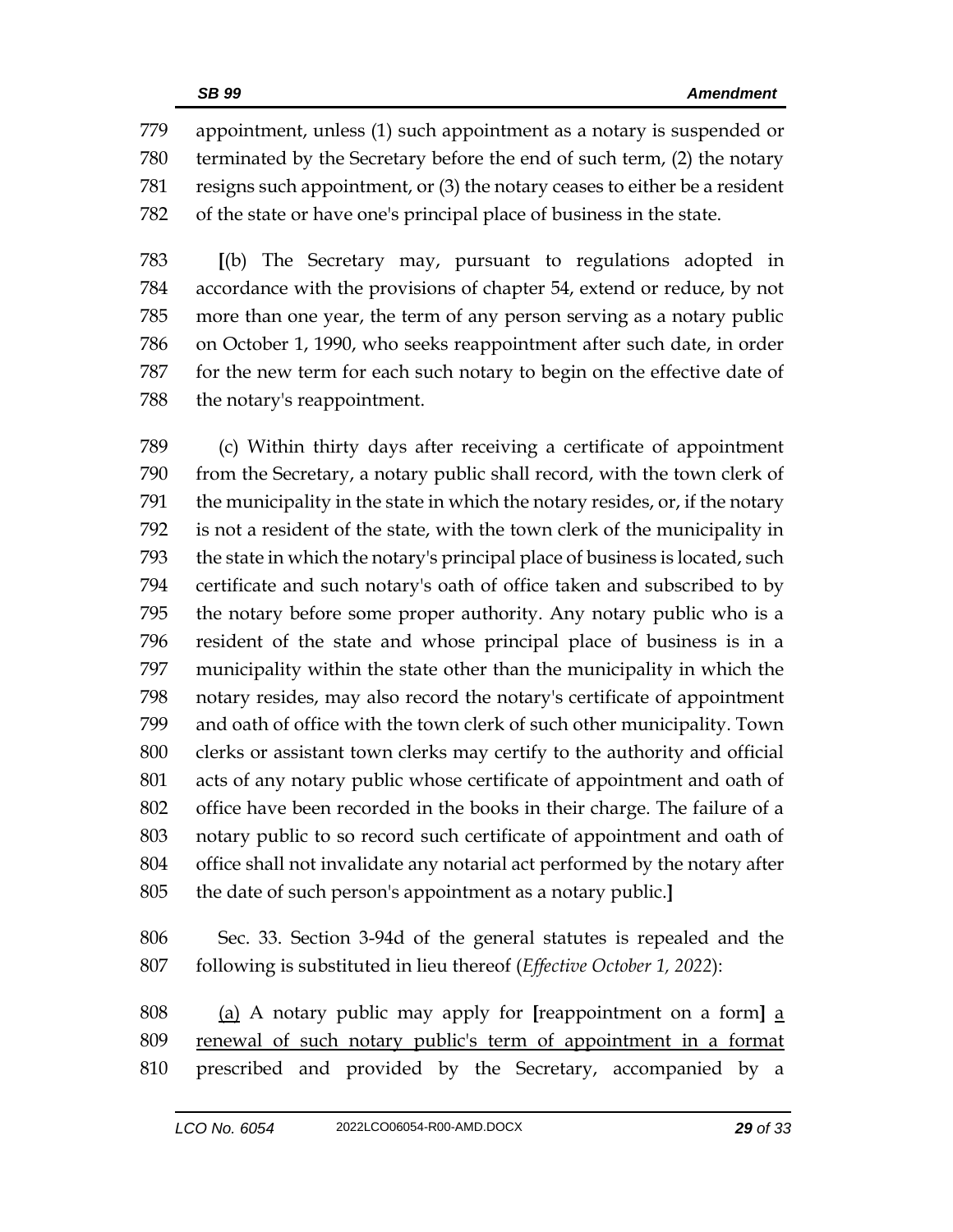nonrefundable application fee. **[**of sixty dollars, and shall otherwise comply with all requirements for being appointed and serving as a notary public. Not later than ninety days before the expiration of the term of a notary public, the Secretary shall send the notary a notice of the expiration and a reappointment application form.**]** The Secretary shall adopt regulations in accordance with the provisions of chapter 54 prescribing the amount of the nonrefundable application fee for renewals. Until the Secretary prescribes a nonrefundable application fee by regulation, such fee shall be sixty dollars. The Secretary shall notify a notary public of the expiration of such notary public's term of appointment not less than ninety days before the expiration of such notary public's term of appointment by electronic means or by other appropriate method if electronic communication is not feasible. Failure of the Secretary to provide such notification shall not invalidate the expiration of a notary public's term of appointment. (b) The Secretary may provide a grace period for renewal of a notary public's term of appointment of not more than ninety days after the expiration of such notary public's term of appointment. A notary public whose term of appointment has expired for more than ninety days shall be deemed to have lapsed and may apply for reinstatement through a method prescribed by the Secretary. The procedures applicable for a reinstatement shall be consistent with the procedures described in section 3-94b, as amended by this act. (c) The Secretary may condition the renewal or reinstatement of a notary public's term of appointment on such notary public's successful completion of a course of study, as described in section 22 of this act. 837 (d) Each application for appointment as a notary public and for 838 renewal or reinstatement of a notary public's term of appointment shall be made under penalty of false statement and contain an affirmation by the applicant that, if appointed, he or she will support the Constitution of the United States and the Constitution of the state of Connecticut and fairly discharge, according to law, the duties of the office of notary public to the best of his or her abilities.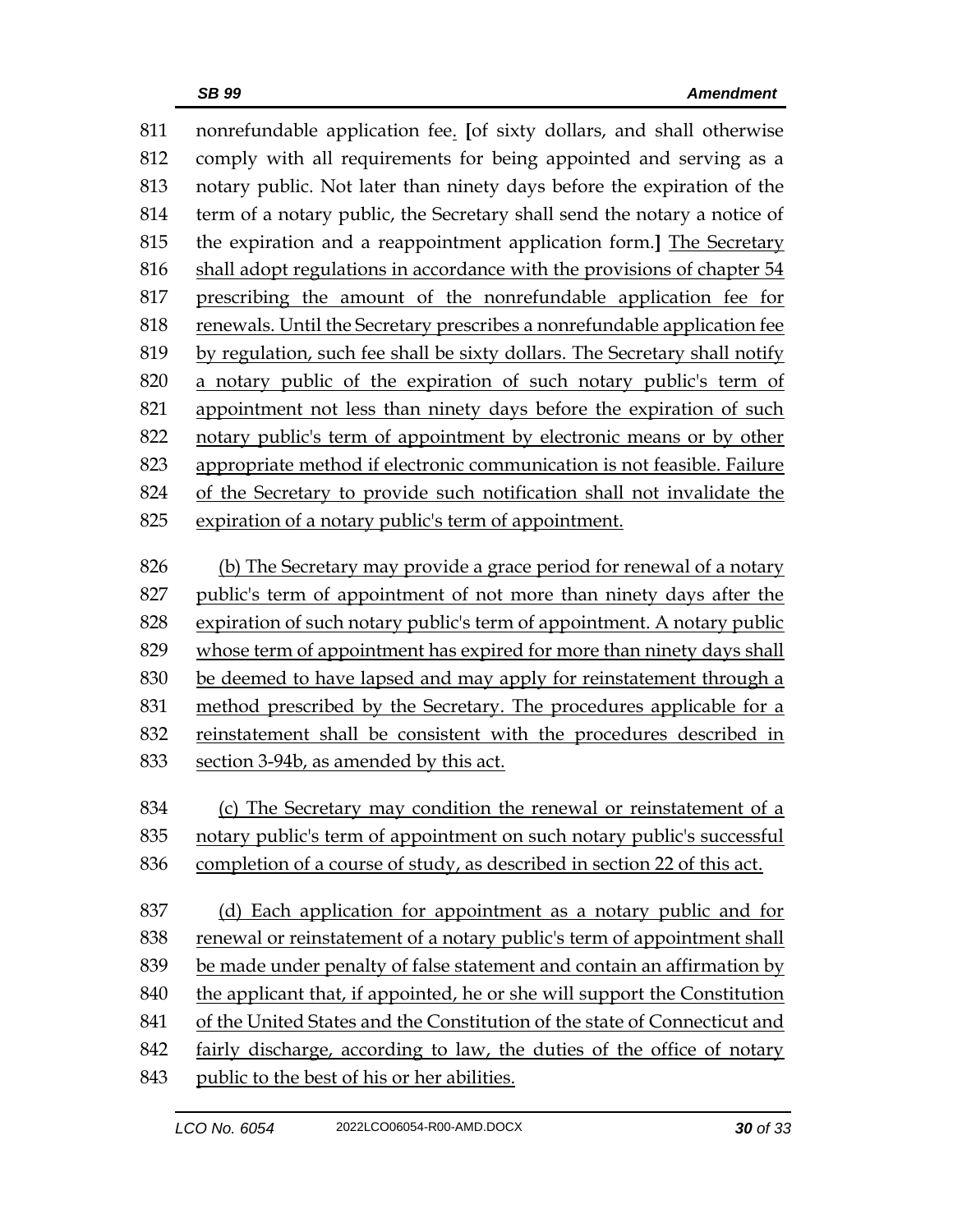| 844 | Sec. 34. Section 3-95 of the general statutes is repealed and the            |  |  |
|-----|------------------------------------------------------------------------------|--|--|
| 845 | following is substituted in lieu thereof (Effective October 1, 2022):        |  |  |
| 846 | The fee for any act performed by a notary public in accordance with          |  |  |
| 847 | the provisions of the general statutes shall not exceed five dollars, or any |  |  |
| 848 | rate prescribed by the Secretary, plus an additional [thirty-five cents]     |  |  |
| 849 | rate for each mile of travel, as prescribed by the Secretary and not         |  |  |
| 850 | exceeding the standard mileage rate for businesses as determined by the      |  |  |
| 851 | <b>Internal Revenue Service.</b>                                             |  |  |
| 852 | Sec. 35. Section 1-31a of the general statutes is repealed and the           |  |  |
| 853 | following is substituted in lieu thereof (Effective October 1, 2022):        |  |  |
| 854 | An acknowledgment of any instrument pertaining to real property              |  |  |
| 855 | located in this state or a power of attorney may be made outside the state   |  |  |
| 856 | before an attorney admitted to the bar in this state. The provisions of      |  |  |
| 857 | this section shall not apply to any document executed on behalf of a         |  |  |
| 858 | remotely located individual, as defined in section 15 of this act, in the    |  |  |
| 859 | course of a real estate closing, as defined in section 51-88a.               |  |  |
| 860 | Sec. 36. Section 1-37 of the general statutes is repealed and the            |  |  |
| 861 | following is substituted in lieu thereof (Effective October 1, 2022):        |  |  |
| 862 | Notwithstanding any provision in this chapter, the acknowledgment            |  |  |
| 863 | of any instrument without this state in compliance with the manner and       |  |  |
| 864 | form prescribed by the laws of the place of its execution, if in a state, a  |  |  |
| 865 | territory or insular possession of the United States, or in the District of  |  |  |
| 866 | Columbia, verified by the official seal of the officer before whom it is     |  |  |
| 867 | acknowledged, and authenticated in the manner provided by                    |  |  |
| 868 | subsection (2) of section 1-36, shall have the same effect as an             |  |  |
| 869 | acknowledgment in the manner and form prescribed by the laws of this         |  |  |
| 870 | state for instruments executed within the state. The provisions of this      |  |  |
| 871 | section shall not apply to any document executed on behalf of a              |  |  |
| 872 | remotely located individual, as defined in section 15 of this act, in the    |  |  |
| 873 | course of a real estate closing.                                             |  |  |

Sec. 37. Section 1-1e of the general statutes is repealed and the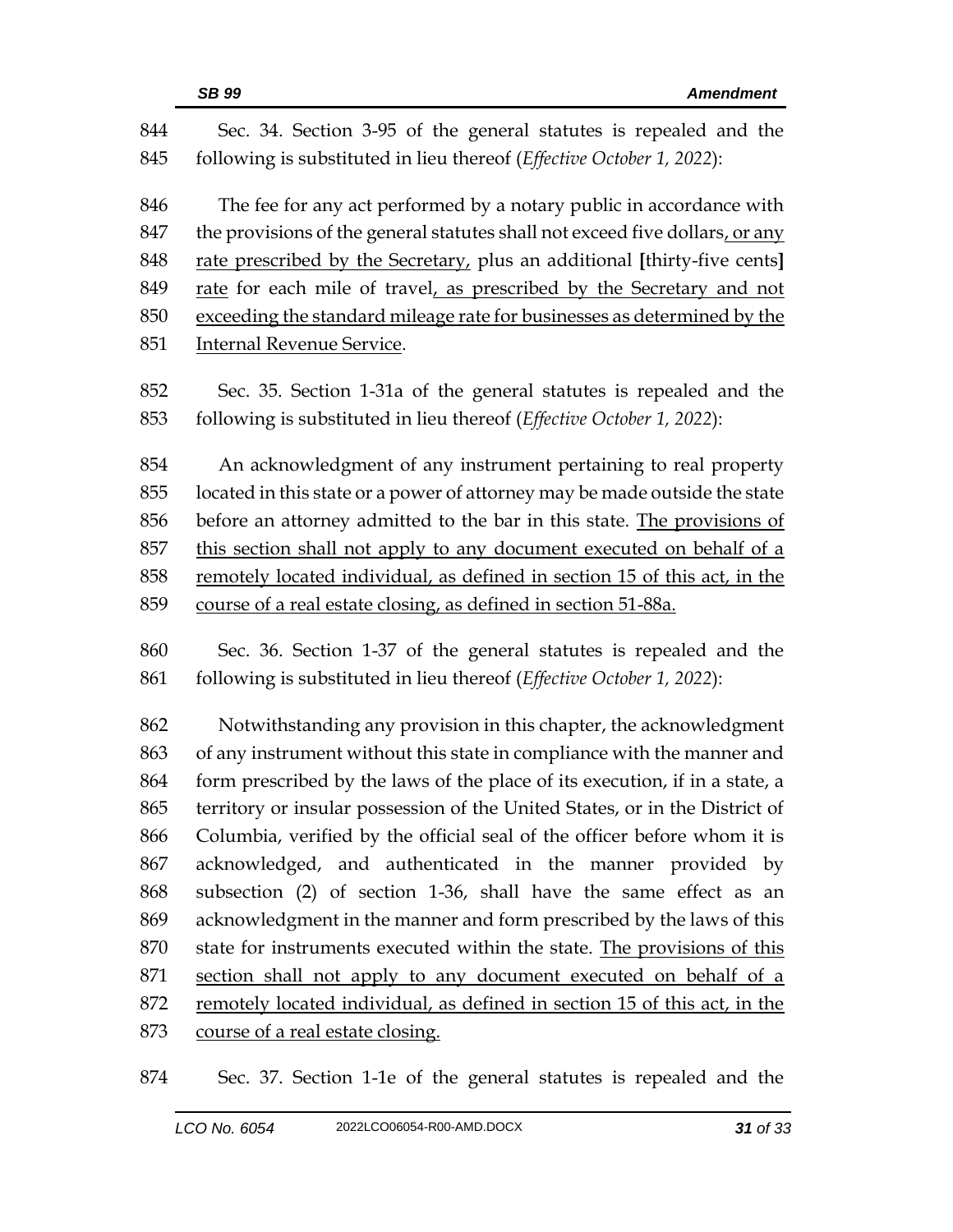## following is substituted in lieu thereof (*Effective October 1, 2022*):

 Nothing in sections 1-1d, 3-94b to **[**3-94e**]** 3-94d, inclusive, as amended by this act, 7-6, 7-51, 7-53, 7-54, 7-172, 9-12, 10a-207, 14-14, 14- 36, 14-40a, 14-41, 14-44, 14-61, 14-73, 14-214, 14-276, 17a-1, 17a-152, 17b- 75, 17b-81, 17b-223, 17b-745, 18-73, 18-87, 19a-512, 20-10, 20-130, 20-146, 20-188, 20-213, 20-217, 20-236, 20-250, 20-252, 20-270, 20-291, 20-316, 20- 361, 20-590, 20-592, 26-38, 29-156a, 30-1, 30-45, 30-86a, 31-222, 38a-482, 38a-609, 38a-633, 38a-786, 45a-263, 45a-502, 45a-504, 45a-606, 45a-754, 46b-129, 46b-215, 52-572, 53-304, 53-330, 53a-70 or 53a-87 shall impair or affect any act done, offense committed or right accruing, accrued or acquired, or an obligation, liability, penalty, forfeiture or punishment incurred prior to October 1, 1972, and the same may be enjoyed, asserted and enforced, as fully and to the same extent and in the same manner as they might under the laws existing prior to said date, and all matters civil or criminal pending on said date or instituted thereafter for any act done, offense committed, right accruing, accrued or acquired, or obligation, liability, penalty, forfeiture or punishment incurred prior to said date may be continued or instituted under and in accordance with the provisions of the law in force at the time of the commission of such act done, offense committed, right accruing, accrued or acquired, or obligation, liability, penalty, forfeiture or punishment incurred.

 Sec. 38. Sections 3-94a, 3-94f to 3-94k, inclusive, 3-94q and 3-95a of the general statutes are repealed. (*Effective October 1, 2022*)"

| This act shall take effect as follows and shall amend the following<br>sections: |                 |             |
|----------------------------------------------------------------------------------|-----------------|-------------|
| Section 1                                                                        | October 1, 2022 | New section |
| Sec. $2$                                                                         | October 1, 2022 | New section |
| Sec. 3                                                                           | October 1, 2022 | New section |
| Sec. 4                                                                           | October 1, 2022 | New section |
| Sec. 5                                                                           | October 1, 2022 | New section |
| Sec. 6                                                                           | October 1, 2022 | New section |
| Sec. 7                                                                           | October 1, 2022 | New section |
| Sec. 8                                                                           | October 1, 2022 | New section |

This act shall take effect as follows and shall amend the following